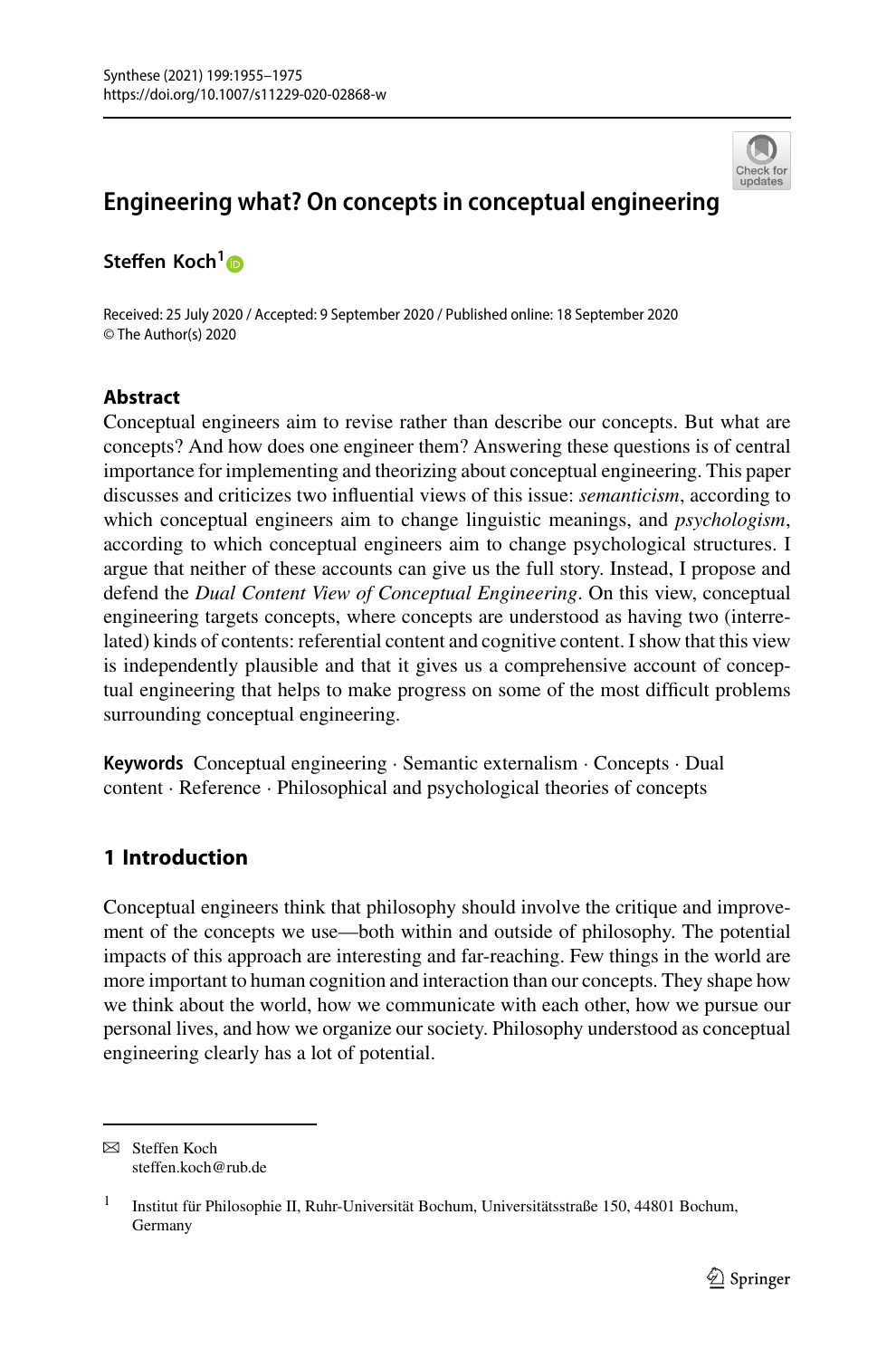But what is the relevant notion of concepts? And what could it possibly mean to engineer them? These questions are of central importance to both the theory and the practice of conceptual engineering; but, as I'll argue in this paper, they haven't been answered satisfactorily.<sup>1</sup> There are currently two main approaches to these questions in the literature. According to what I'll call *semanticism*, conceptual engineering is concerned with word meanings. On this view, to do conceptual engineering is to advocate and implement changes in what our words mean (Cappelen [2018;](#page-18-0) Thomasson [2020\)](#page-20-0). By contrast, according to what I'll call *psychologism*, conceptual engineering is concerned with the psychological structures that explain our mental and linguistic behavior. On this view, to do conceptual engineering is to advocate and implement changes in how people classify things, what inference patterns they are drawn to, and under what circumstances they use particular linguistic expressions (Machery [2017;](#page-19-0) Isaac [2020\)](#page-19-1).

In this paper, I argue that each of these approaches is, at best, only part of the story. Conceptual engineering is typically described as a means of achieving at least two goals at once: the *semantic goal* of changing what certain terms or expressions mean in a language, and the *practical goal* of effecting certain real-world changes, such as changes in linguistic practices or people's classificatory behavior. But neither semanticism nor psychologism provides an adequate means of achieving both of these goals at once. Therefore, if we construe conceptual engineering along the lines of semanticism or psychologism, it cannot live up to the expectations of its practitioners. Moreover, semanticism and psychologism both run the risk of detaching semantic facts from linguistic practices, which can lead to confusion and miscommunication. To avoid these unwanted consequences, and to turn conceptual engineering into a means of achieving both the semantic and the practical goal, a hybrid view is needed. The principal aim of this paper is to motivate, develop, and defend such a view.<sup>[2](#page-1-1)</sup>

The basic idea behind this view is that conceptual engineering is concerned with concepts, which I take to be mental representations with dual contents: referential content on the one hand, and cognitive content on the other.<sup>[3](#page-1-2)</sup> Within this framework, there are two dimensions along which concepts can be defective and improved: the dimension of *what* they represent, e.g. classes of people, objects, events, etc., and the dimension of *how* they represent the members of their extension. I will argue that by viewing conceptual engineering as operating on concepts with dual contents, we can accommodate both the semantic and the practical goal at once. In order to achieve the semantic goal, we ought to engineer referential contents; in order to achieve the practical goal, we ought to engineer cognitive contents. This framework thus allows

<span id="page-1-0"></span><sup>&</sup>lt;sup>1</sup> There is a wide and a narrow sense of 'conceptual engineering' used in the literature. In the wide sense, conceptual engineering is the general practice of revising, replacing, introducing or eliminating concepts; in the narrow sense, it is limited to revising certain already existing concepts. Examples include Haslanger [\(2000\)](#page-19-2), Scharp [\(2013\)](#page-20-1), and Fassio and McKenna [\(2015\)](#page-19-3). This paper focuses on conceptual engineering in the narrow sense.

<span id="page-1-1"></span> $2\,$  I am not the first author to propose a dual representation view of conceptual engineering. Most notably, Sarah Sawyer has done so in a series of recent papers [\(2018,](#page-19-4) [2020a,](#page-20-2) [2020b\)](#page-20-3). However, the motivation for and the details of her view are rather different from mine (see Sect. [6\)](#page-15-0).

<span id="page-1-2"></span><sup>&</sup>lt;sup>3</sup> See Margolis and Laurence [\(1999\)](#page-19-5), Carey [\(2009\)](#page-20-4), Weiskopf (2009), and Del Pinal [\(2015\)](#page-18-2) for contemporary articulations of dual content views outside the conceptual engineering debate. See Evans [\(1973\)](#page-19-6) and Devitt [\(1981\)](#page-18-3) for early predecessors of the view.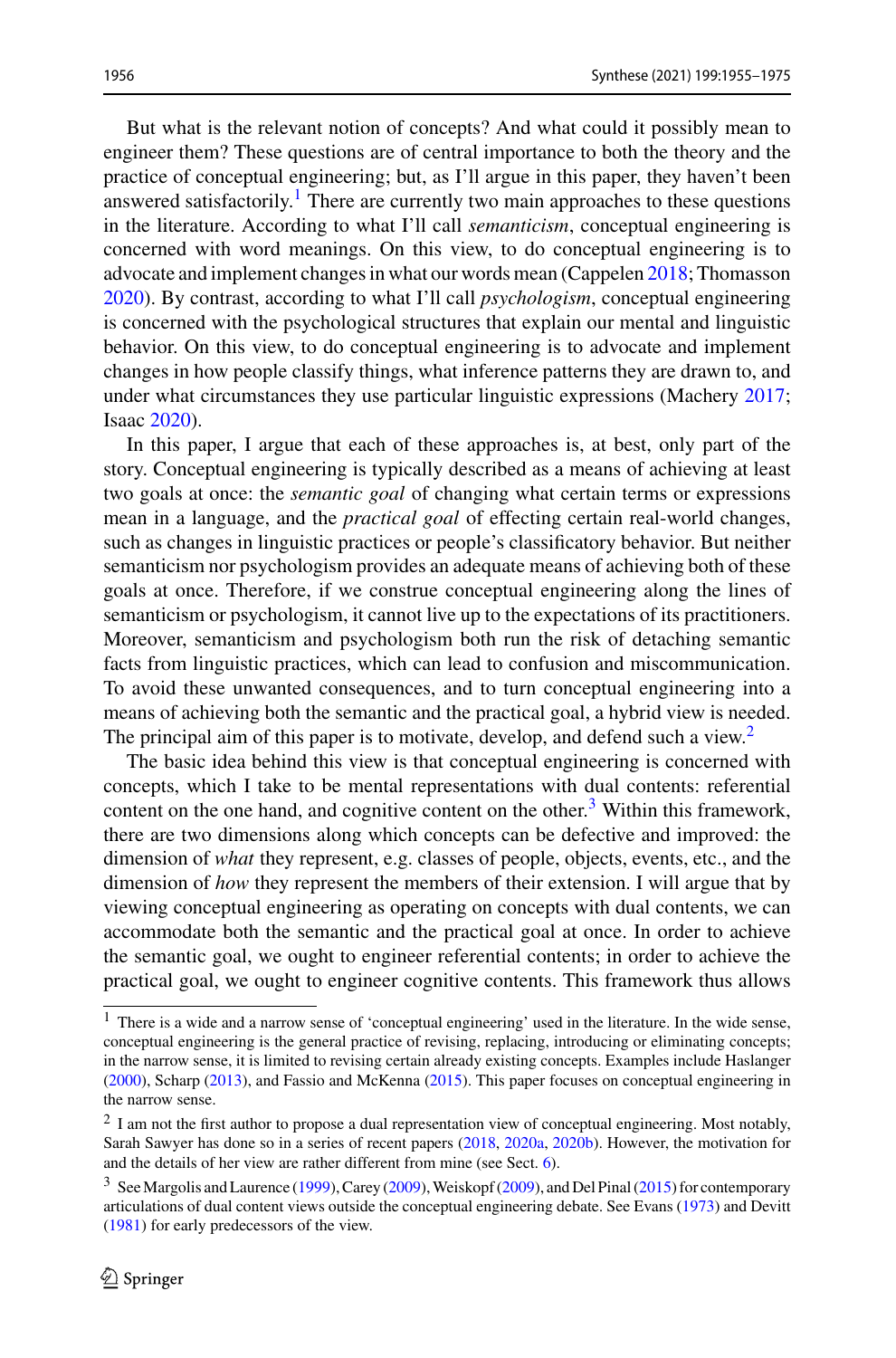us to remedy the main difficulties of semanticism and psychologism. What is more, it allows us to make progress on some of the most contested issues in the recent literature, such as whether conceptual engineering is within our control (Cappelen [2018\)](#page-18-0), whether there can be amelioration as revelation (Haslanger [2006\)](#page-19-7), and how

to respond to Strawson's challenge (Strawson [1991/](#page-20-5)1963; Prinzing [2017;](#page-19-8) Cappelen [2018;](#page-18-0) Sawyer [2018;](#page-19-4) Nado [2019\)](#page-19-9).

Here is the roadmap. In Sect. [2,](#page-2-0) I argue that conceptual engineering should be viewed as having both semantic and practical goals, and that existing views fail to capture them. Then, in Sects. [3,](#page-7-0) [4,](#page-10-0) [5,](#page-13-0) I present my own positive view. Section [3](#page-7-0) starts by explaining and motivating the idea of dual contents. Section [4](#page-10-0) lays out my version of the dual content view of concepts and shows how it can be transferred to linguistic meanings. Section [5](#page-13-0) demonstrates what engineering concepts looks like on such a view. Finally, Sect. [6](#page-15-0) points out the advantages that we can expect from holding the view outlined in this paper.

#### <span id="page-2-0"></span>**2 Conceptual engineering: major goals and approaches**

In this section, I will argue for the following three claims. First, conceptual engineering ought to be construed as an activity with the two tandem goals of changing semantic values and changing people's usage of words and concepts. Second, given more or less any plausible metasemantic theory, semantic values and usage can come apart. Finally, for this very reason, the two most popular general approaches to conceptual engineering—semanticism and psychologism—both fail to provide adequate frameworks for theorizing about and practicing conceptual engineering. The subsequent sections take up the challenge of constructing a more comprehensive alternative.

Conceptual engineering is often described as the activity (or a method) of changing what certain words or expressions mean in a language. For instance, Cappelen [\(2018\)](#page-18-0), who takes meanings to consist of intensions and extensions, argues that conceptual engineering "should be seen as having as its goal to change extensions and intensions of expressions" (p. 61). Haslanger [\(2020\)](#page-19-10) describes her strategy concerning 'race' and 'gender' as "appropriat[ing] terminology" and improving "our conceptual and linguistic tools" (p. 8). And, using the example of 'truth', Eklund [\(2015\)](#page-19-11) describes conceptual engineering "as a study of what concept best plays the theoretical role of our concept of truth and what features this concept has" (p. 376). On the received view, concepts are word meanings; so what Eklund describes in this passage can be viewed as the study of which meanings we should ascribe to the words we use, given the theoretical purposes at hand. If our current meanings turn out to be objectionable, then we should try to change them. This approach to conceptual engineering also surfaces in many concrete conceptual engineering proposals, such as Manne's proposal to change the meaning of 'misogyny' (Manne [2018\)](#page-19-12). The list could be continued. It therefore seems reasonable to construe conceptual engineering as an activity with the following goal:

*Semantic goal:* Conceptual engineers (at least sometimes) aim to change the meanings of words and thereby change the truth values of sentences (e.g. change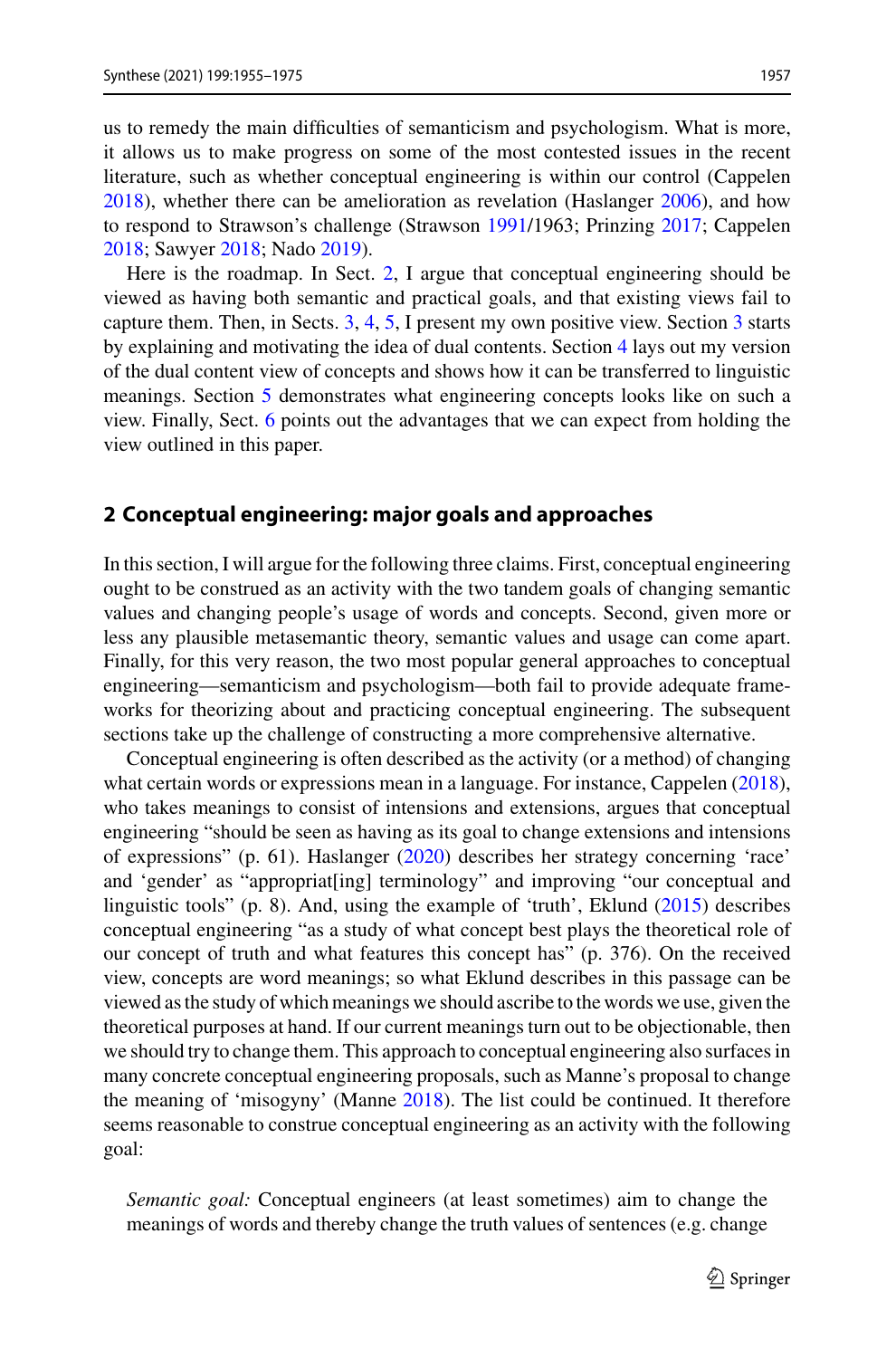sentences like 'Jackson is Lisa's father' or 'Grace is a woman' from being false to being true, or *vice versa*).

However, conceptual engineers also point out that they take their endeavors to have significant practical effects beyond semantics. In this vein, Cappelen [\(2018\)](#page-18-0) argues that conceptual engineering will (and should) not merely change the semantic features of our representational devices, but also have first-order effects on the world we live in (pp. 137ff.). Similarly, Burgess and Plunkett [\(2013\)](#page-18-4) make clear that conceptual ethics has an impact "not only [on] what beliefs we can have but also what hypotheses we can entertain, what desires we can form, what plans we can make on the basis of such mental states", and will therefore constrain "what we can hope to accomplish in the world" (pp. 1096–1097). Likewise, Haslanger [\(2020\)](#page-19-10) argues that social emancipation, to which she intends her revisionary analyses of race and gender to contribute, "must be a collective effort and change more than minds" (p. 7).

It is implausible that conceptual engineering could have such a significant practical impact merely by accomplishing its semantic goal. For people to entertain different thoughts, form different desires, and act differently, it is crucial that they actually change the way they think about certain categories and how they mentally and linguistically classify objects, people, events, etc. This practical attitude is reflected in many writings on the topic. Sawyer [\(2020b\)](#page-20-3), for example, describes conceptual engineering as "a form of theorizing that involves a proposed change in linguistic practice" (p. 2), and in Manne's [\(2018\)](#page-19-12) proposal for engineering 'misogyny', considerations about the effects of calling an agent 'misogynist' play an important role in her argument for her proposed view. All this suggests that we should also ascribe the following goal to conceptual engineers:

*Practical goal:* Conceptual engineers (sometimes) aim to change how people think about objects, how they classify them, and how they use words (e.g. by getting people to stop calling whales 'fish', or start calling certain acts 'misogynistic').

If these two goals are indeed the goals of conceptual engineers, then how are they connected? First of all, it would seem that each of these goals is important in its own right. The semantic goal is important because it often matters what meaning a word has, and accordingly which sentences come out as true in certain circumstances. The practical goal is important because conceptual engineering cannot unleash its full potential unless it has real-world effects. Merely changing semantic values will often not be enough; what is needed is a change in how people actually think about and classify things and how they use the terms in question.

But there is another, perhaps even stronger reason for conceptual engineers to pursue both goals at once. The practical goal and the semantic goal are *tandem goals:* if one aims to achieve one of them, then one cannot neglect the other without risking unfavorable consequences. If we strive for the semantic goal, but neglect the practical goal, then we promote *linguistic obliviousness*: we change the meanings of words used by people without many of them noticing and changing their linguistic practice accordingly. In contrast, if we strive for the practical goal, but neglect the semantic goal, then we promote *linguistic confusion:* we lead people to use words incorrectly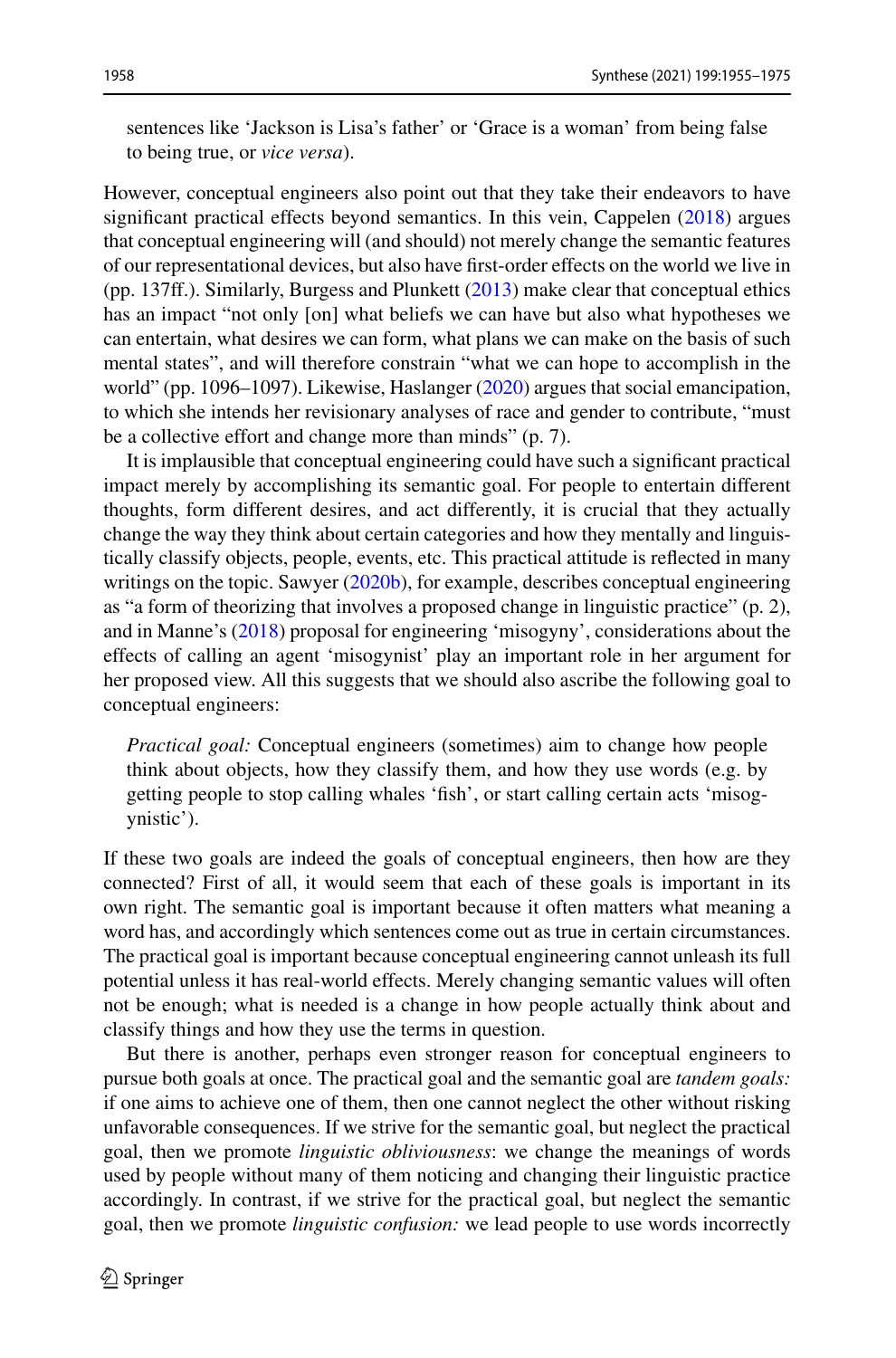and thus to assert many falsehoods. Conceptual engineers should avoid promoting both *linguistic obliviousness* and *linguistic confusion.* This is a strong reason to aim for both goals simultaneously, and not to neglect one of them in favor of the other.<sup>4</sup>

To see this more clearly, consider an example. Suppose Amy, a marine biologist, strongly desires to change the meaning of 'fish'. As a matter of fact, in Amy's linguistic community, 'fish' has whales in its extension, and everybody happily applies this term to whales. But Amy thinks that, all things considered, it would be better if whales were not in the extension of 'fish'. Therefore, she strives for the semantic goal of changing the meaning of 'fish'. Suppose that she is successful. If she doesn't also work toward changing how people actually apply the term 'fish', i.e. the practical goal, she will have promoted linguistic obliviousness. Many formerly competent users of the term 'fish' no longer know what they are talking about: they will think they are talking about whales whereas in fact they aren't. The same holds, *mutatis mutandis*, if Amy strives for the practical goal while neglecting the semantic goal.

So far so good; but why think that the two goals can come apart in such unfavorable ways? Doesn't achieving the semantic goal imply achieving the practical goal, and *vice versa*? Not quite. To see this, consider the following principle:

*Divergence:* What a term *t* actually means in a language *L* can diverge from what many (or even most) speakers of *L* think *t* means and from their dispositions to use *t*.

*Divergence* follows from semantic externalism. On Kripke's (Kripke [1970/](#page-19-13)1980) causal-historical view of reference, a name or a natural kind term refers to the individual or kind to which it was introduced. Once reference is fixed in this way, it is then sustained by chains of communication stretching from the term's introduction to its current use—even if speakers have divergent beliefs and dispositions concerning that term. Similarly, according to Putnam's [\(1975\)](#page-19-14) version of externalism, depending on the environment they happen to live in, two people with the same beliefs and dispositions regarding e.g. 'water' may nevertheless refer to different entities. And, according to Burge's [\(1979\)](#page-18-5) social externalism, lay people and experts with radically different beliefs and dispositions regarding certain terms may nevertheless refer to the same entities when they utter those terms. All these and other versions of semantic externalism imply *Divergence*. [5](#page-4-1) And many internalist views will give rise to some version of *Divergence* as well. Consider e.g. views on which meanings are determined by reflective or idealized usage (Sawyer [2020b\)](#page-20-3). Although not entirely uncontroversial, there are strong reasons for assuming that some version of *Divergence* holds.<sup>6</sup>

<span id="page-4-0"></span><sup>&</sup>lt;sup>4</sup> Note that I am not here assuming that conceptual engineering is truth-directed. What I assume is merely that conceptual engineers should shy away from *worsening* the proportion of true assertions within a community. This assumption is also bolstered by considerations about the normativity of meaning (see Glüer and Wikforss [2009](#page-19-15) for a useful overview).

<span id="page-4-1"></span><sup>5</sup> The strength of *Divergence*, i.e. how many speakers of *L* may have diverging beliefs and dispositions, and how much their beliefs and dispositions may diverge from the actual references, will depend on the details of the view. Cappelen [\(2018\)](#page-18-0) endorses an extremely strong version of *Divergence,* according to which even all speakers of a language can have divergent beliefs, dispositions and usage (p. 63). Other externalist views are less extreme, but all of them entail some version of *Divergence*.

<span id="page-4-2"></span><sup>6</sup> One might object against the above line of reasoning that e.g. Kripke and Putnam endorse *Divergence* only for a limited number of expressions such as proper names or natural kind terms. However, notice that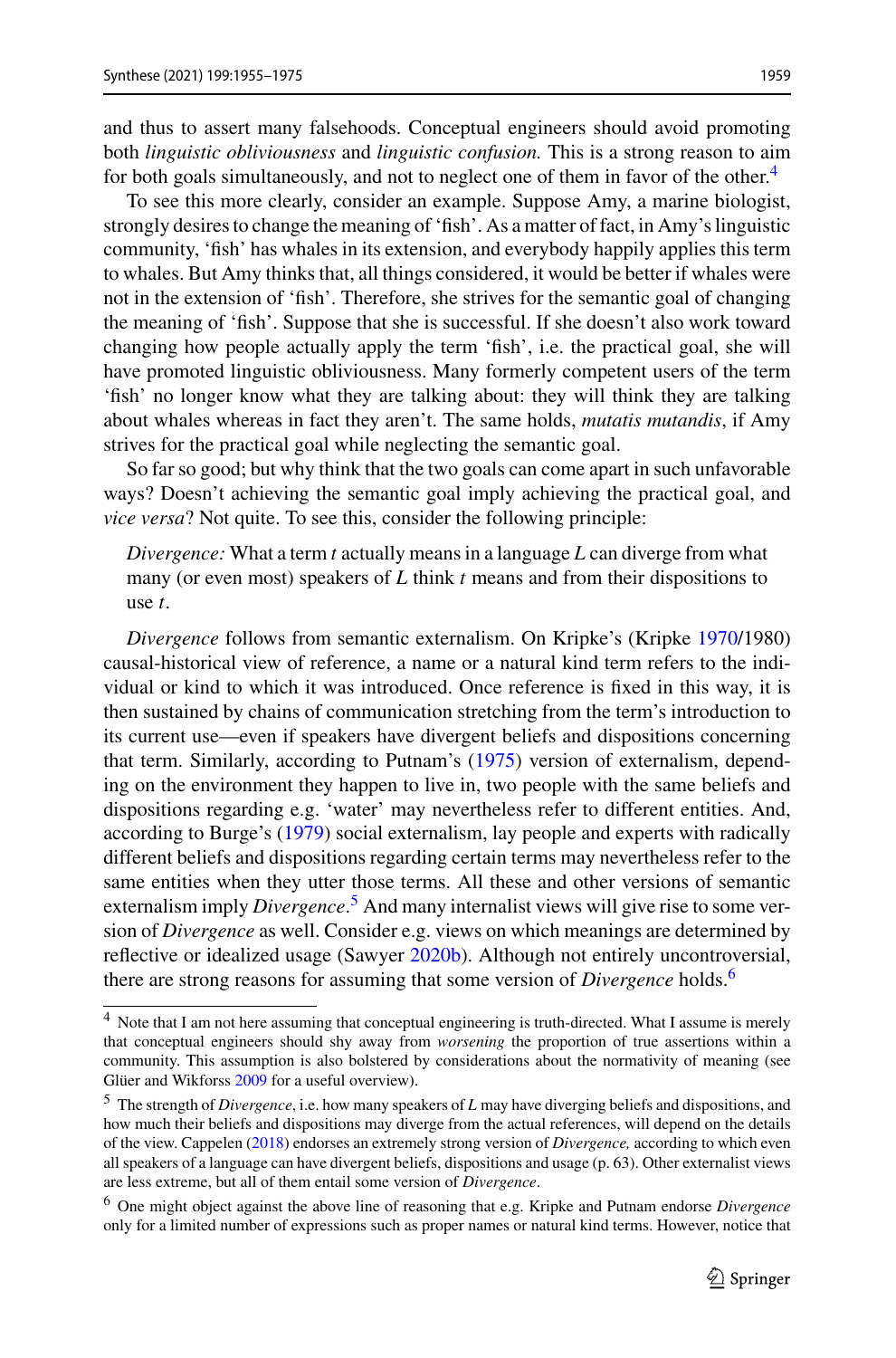Given *Divergence*, the meaning of a word is one thing; how people generally use that word, or how they classify things mentally, is another. So achieving the semantic goal does not imply achieving the practical goal, nor *vice versa.* But given that both of these goals are important in their own right, and furthermore that we risk promoting linguistic obliviousness or linguistic confusion if we strive for one of them while neglecting the other, it is an important and non-trivial challenge to construe conceptual engineering in such a way that it can incorporate, and be a means of achieving, both goals. In the remainder of this section, I will argue that the two most popular general approaches to conceptual engineering fail to meet this challenge.

The literature about conceptual engineering is roughly split in two camps. Philosophers in the first camp advocate instances of what we might call *semanticism*:

*Semanticism*: To engage in conceptual engineering is to advocate and implement changes in what our words mean.

Notice that this formulation of semanticism is neutral about what meanings are. The most popular version of semanticism is Cappelen's [\(2018\)](#page-18-0) *Austerity Framework*, according to which conceptual engineering targets the intensions and extensions of selected expressions of a language. But for present purposes, it doesn't really matter whether meanings are intensions, extensions, references, definition-like, or whatever else.

If to engage in conceptual engineering is to advocate and implement changes in what our words mean, then conceptual engineering is a good means of achieving the semantic goal. But semanticism does poorly with respect to the practical goal. Given that semanticism targets meanings rather than mental or linguistic behavior, and that, as per *Divergence*, the two can come apart to a large extent, there is no guarantee that by changing the semantic facts, we also change people's mental and linguistic classifications. So it is questionable whether semanticism construes conceptual engineering in a way that makes it an adequate means of achieving the practical goal. As the practical goal is important in its own right, this tells us that semanticism doesn't give us the full story. Furthermore, given the danger of promoting linguistic obliviousness by striving for the semantic goal while neglecting the practical goal, semanticism turns conceptual engineering into a practice of dubious value.<sup>7</sup>

Philosophers in the other major camp advocate instances of what we might call *psychologism*:

Footnote 6 continued

*Divergence* is not tied to any of the specific views of reference determination mentioned in the main text. Moreover, there is increasing pressure to extend externalism to terms other than proper names and natural kind terms, including, for example, social kind terms such as 'woman' or 'race' (cf. Putnam [1975,](#page-19-14) p. 242; Burge [1986;](#page-18-6) Haslanger [2006;](#page-19-7) Löhr [2019;](#page-19-16) Sawyer [2020b\)](#page-20-3).

<span id="page-5-0"></span> $7$  It is worth mentioning that Cappelen [\(2018\)](#page-18-0), one of the leading defenders of semanticism, also discusses lexical effects, which he takes to be the non-semantic and non-pragmatic effects of words (p. 123). Can lexical effects play the role of the psychological component needed to accommodate the practical goal? There are two reasons for doubt. First, lexical effects are not plausibly construed as the mental content that grounds our mental and linguistic classifications. If anything, lexical effects are explained by this mental content. Second, Cappelen does not take lexical effects to be something that conceptual engineers do or should ameliorate.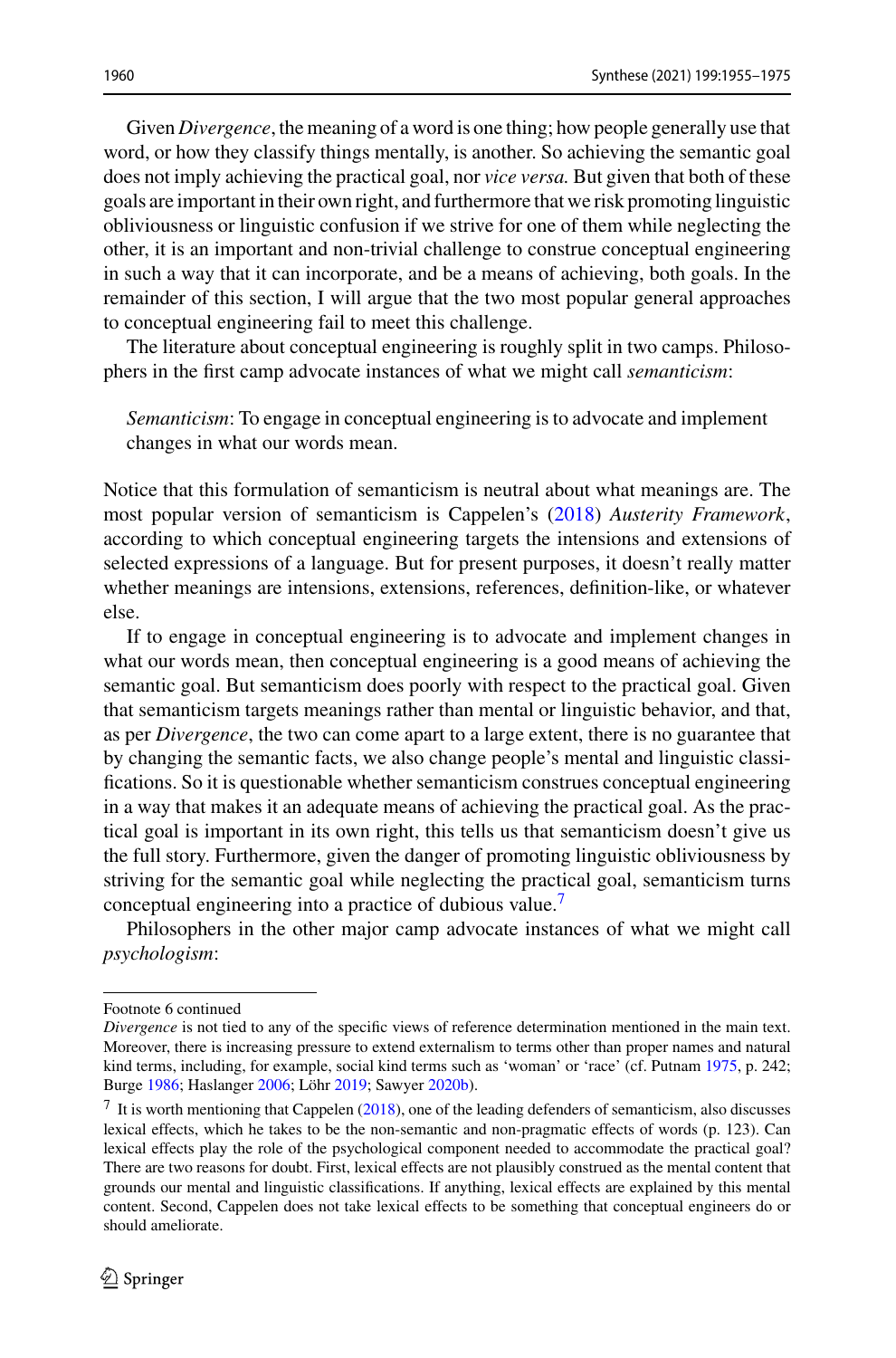*Psychologism:* To engage in conceptual engineering is to advocate and implement changes in how people use words, classify objects around them, and draw inferences about those objects.

Again, this formulation of the view is fairly neutral, e.g. with respect to what grounds our linguistic behavior, what mental categorizations are, what concepts are, etc. The most popular version of psychologism is Machery's [\(2017\)](#page-19-0) view, according to which conceptual engineering targets concepts, where concepts are understood as sets of beliefs (or belief-like states) that are retrievable by default from long-term memory. On Machery's view, concepts ground our classificatory behavior. If we want to change e.g. how people use words, or how they classify things mentally, then we ought to change their concepts. The details of Machery's view aren't essential to the definition of psychologism, however.

The problem with psychologism parallels the one with semanticism: if to engage in conceptual engineering is to advocate and implement changes in how people use words and how they mentally classify the objects around them, e.g. by changing their (psychologically construed) concepts, then conceptual engineering is a good means of achieving the practical goal. But given that psychologism targets psychological structures rather than word meanings, and that, as per *Divergence*, the two can come apart, there is no guarantee that changing the psychological structures of even large parts of a linguistic community will change the semantic facts. It is therefore questionable whether psychologism construes conceptual engineering in a way that makes it an adequate means of achieving the semantic goal. But as the semantic goal is important in its own right, this tells us that psychologism doesn't give us the full story either. Furthermore, in light of the danger of promoting linguistic confusion by striving for the practical goal while neglecting the semantic goal, psychologism turns conceptual engineering into a practice of dubious value. $8,9$  $8,9$ 

This concludes the argument of this section. Let me stress that it is not meant to be a knockdown argument against semanticism or psychologism. Nonetheless, the above considerations lend *prima facie* plausibility to the idea that conceptual engineering should be viewed as striving simultaneously for the semantic and the practical goal. And if this is right, it gives us reason to seek an account of conceptual engineering on which it is a good means of achieving them both. Developing such an account is the task that I turn to now.

<span id="page-6-0"></span><sup>8</sup> Notice that my claim is compatible with the idea that, depending on the specifics of the case, working toward the practical goal might sometimes be a reasonable means of working toward the semantic goal as well. But given that there is no guarantee of this, neither one of them is reducible to the other.

<span id="page-6-1"></span><sup>&</sup>lt;sup>9</sup> At this point, I should mention that there is a third view besides semanticism and psychologism. Pinder [\(2019\)](#page-19-17) argues that the goal of conceptual engineering is merely to change what (a certain group of) people speaker-mean by certain expressions, rather than to change semantic meanings or concepts. Since the connection between speaker-meaning and semantic meaning is rather loose, however, this view falls prey to a similar objection as the one I raised against psychologism.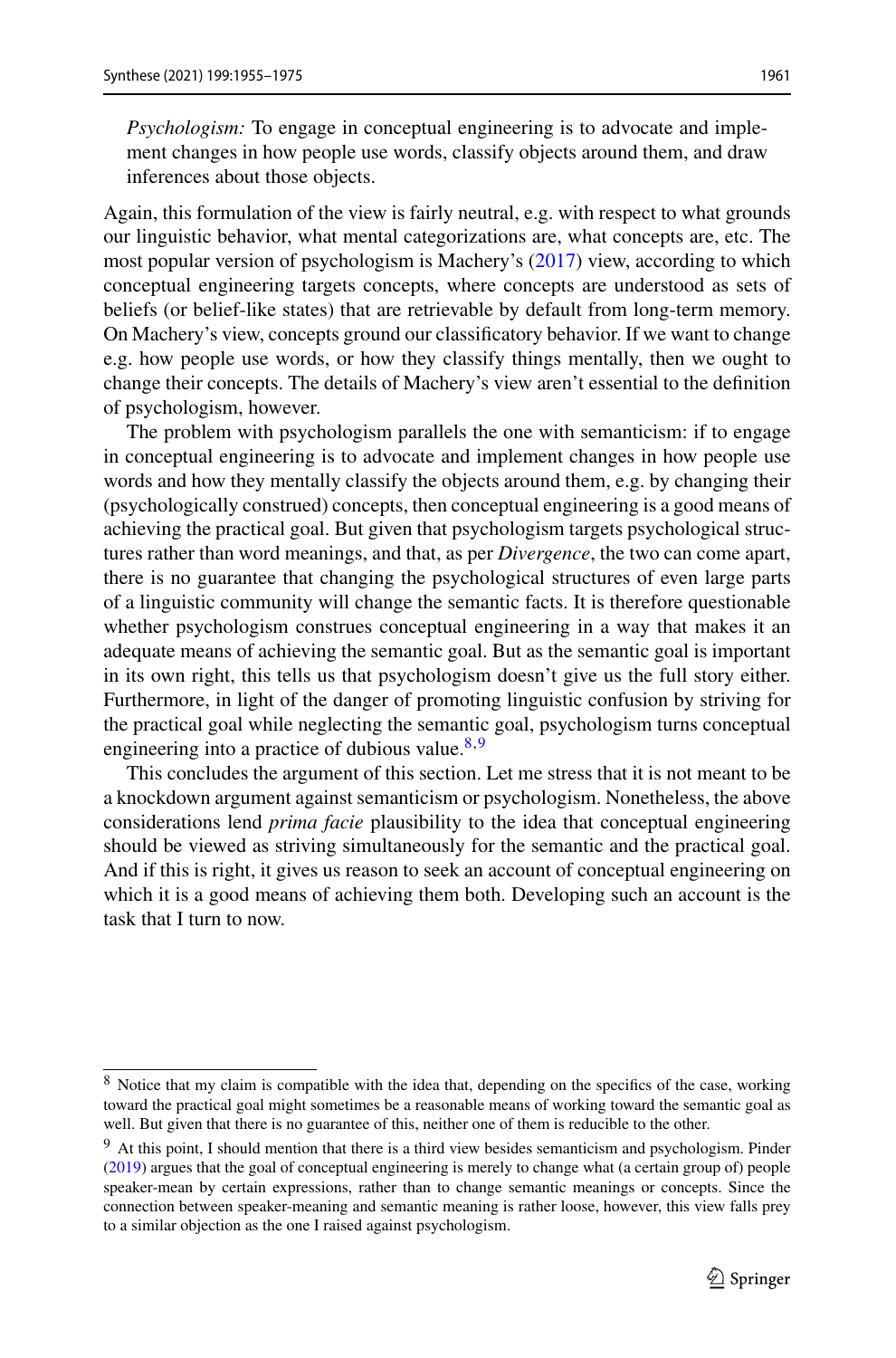#### <span id="page-7-0"></span>**3 Motivating dual contents**

We have seen that neither psychologism nor semanticism about conceptual engineering can give us the full story. The goal of the following sections is to provide a more comprehensive metasemantic framework for conceptual engineering that can. The core idea of this framework is that, for the purposes of conceptual engineering, concepts should be viewed as having two kinds of content—referential content (r-content) on the one hand, and cognitive content (c-content) on the other. Within this framework, conceptual engineering can be described as operating (primarily) on concepts; but since there are two kinds of conceptual content, there are also two ways of engineering concepts. Taken together, these two ways of engineering concepts allow us to view conceptual engineering as a means of achieving both the semantic and the practical goal.

Before I get to develop this view in further detail, let me address one caveat. Semanticists who agree with the arguments in the last section might be tempted to resort to the distinction between concepts and conceptions to adopt a view similar to the one I will defend. A conception of x is usually understood as the set of beliefs we have about x. Thus, semanticists might argue that whereas achieving the semantic goal requires engineering concepts, achieving the practical goal requires engineering conceptions. In order to avoid linguistic confusion and obliviousness, conceptual engineers ought to keep concepts and conceptions in sync. Let us call this view *semanticism*-*cumconceptions*.

A version of semanticism-cum-conceptions has recently been defended by Sawyer [\(2018,](#page-19-4) [2020a,](#page-20-2) [b\)](#page-20-3). I will discuss the specifics of her subtle account in Sect. [6.](#page-15-0) For now, suffice it to say the following. Semanticism-cum-conceptions is not semanticism, so my arguments against semanticism are unaffected by whether or not semanticism-cumconceptions can be rendered plausible. Whether it is indeed a plausible alternative to the view I am about to develop depends on how its details are spelled out. Since there is no uniform way of doing so, it is difficult to give a general assessment of the view at this point. I will therefore return to this issue in Sect. [6](#page-15-0) and set it aside for now.

In the remainder of this section, I will introduce the two major sources that my view draws on—hybrid theories of reference on the one hand, and dual content accounts of concepts on the other. I will argue that both of these two strands of metasemantic theorizing provide further support for the dual content view. Lastly, I will discuss whether and in what respects the two contents alluded to here should be viewed as conceptual contents.

#### **3.1 Hybrid theories of reference**

In *Naming and Necessity*, Kripke articulates the outline of what has become known as the causal theory of reference about proper names and natural kind terms.<sup>10</sup> As I will mostly be concerned with kind terms here, I'll formulate the view with respect to them:

<span id="page-7-1"></span><sup>10</sup> To be fair, Kripke himself speaks of a "picture" rather than "theory".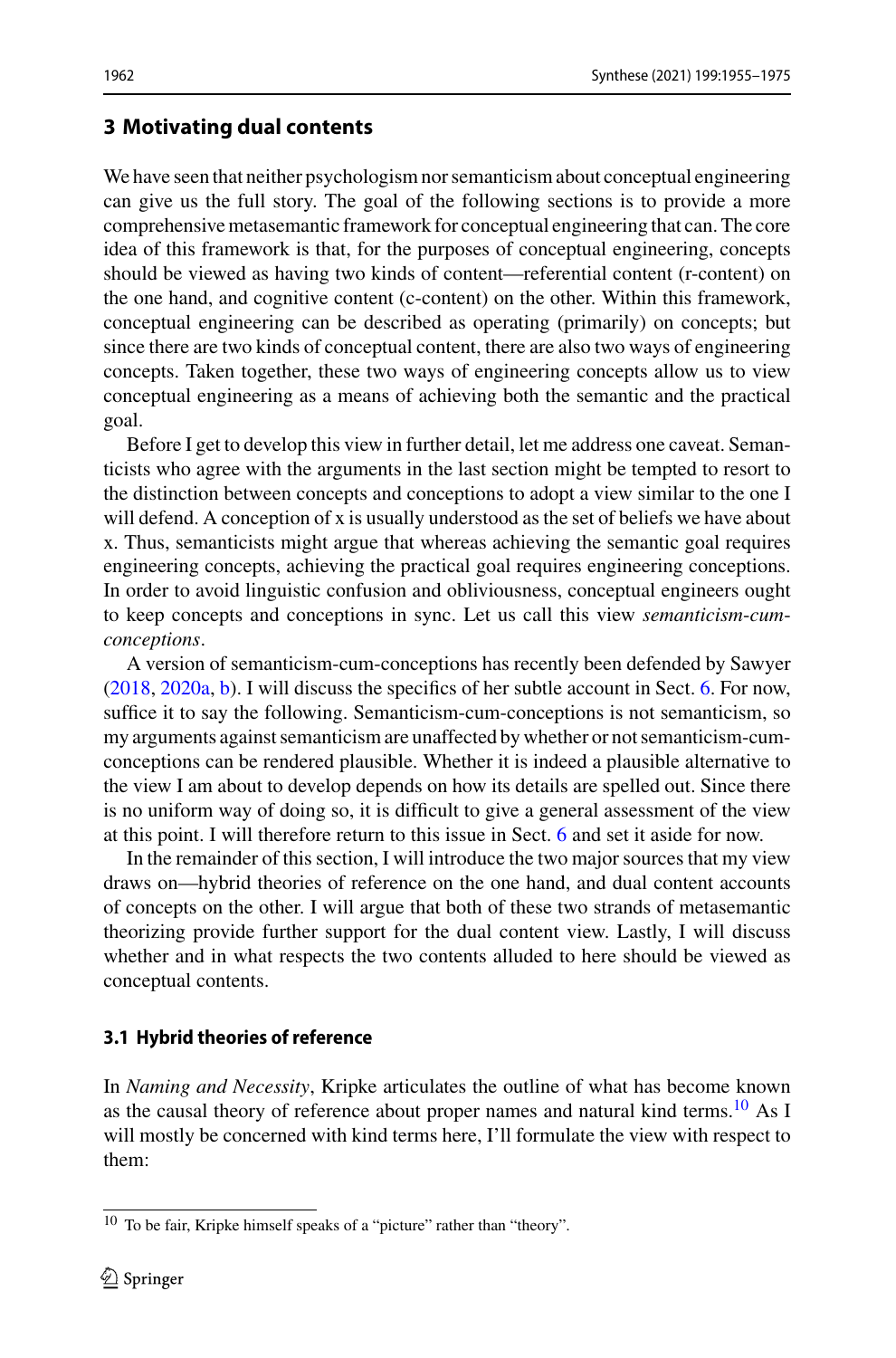*Reference*-*Fixing*. The reference of a kind term *t* is established via ostension or a reference-fixing description of a set of paradigm instances of a kind *k*. A mechanism of implicit or explicit generalization makes sure that all and only tokens of *k* are in the extension of *t*. Whether or not a token belongs to *k* is a matter of shared essential properties.

*Reference*-*Preservation.* Once reference is established, it can easily be transmitted via chains of communication. For a speaker to gain the ability to refer to a kind *k* with the term *t*, it is more or less sufficient that she hears someone use *t* correctly, and that she intends to use *t* just as this person did.

The main rival to Kripke's view is descriptivism. Roughly, according to descriptivism, the reference of a term *t* as used by a speaker *S* is determined by the descriptive content that *S* associates with *t*. By contrast, on Kripke's view, what a speaker knows or associates with a term is irrelevant for what this term refers to. Speakers can be in massive error about what their terms refer to, but still succeed in using them. Many philosophers agree that Kripke's arguments against descriptivism, i.e. the modal argument and the argument from ignorance and error, are successful, and that his own view offers an attractive alternative. However, even among those who sympathize with Kripke's main ideas, some have raised doubts about whether associated content on the speaker's side can be entirely dispensed with. In particular, Gareth Evans [\(1973\)](#page-19-6) and Michael Devitt [\(1981\)](#page-18-3) noted early on that Kripke's view predicts reference to be constant in cases where intuitively it has switched.<sup>11</sup>

Evans and Devitt have both formulated solutions to this problem that are very similar in spirit. As Evans [\(1973\)](#page-19-6) diagnoses, the problem is that Kripke "has mislocated the causal relation; the important causal relation lies between [an] item's states and doings and the speaker's body of information—not between the item's being dubbed with a name and the speaker's contemporary use of it" (p. 197). On an Evansian account, the reference of a kind term is the kind whose tokens form the dominant source of causal origin of the body of information that S has associated with the term.<sup>12</sup> On Devitt's view, the reference of a kind term as used by *S* is the kind whose tokens ground those thoughts of *S* that dispose *S* to use the term (Devitt [1981\)](#page-18-3). Both of these views put descriptive content back into the picture. But on these views, descriptive content does not determine reference. Instead, Evans and Devitt regard descriptive content as one of the relata of the reference-establishing causal relation—but it is the other relatum of this relation that is the referent. And as a causal relation is not one of fit between contents, their views allow us to retain Kripke's insight that people's beliefs about the referents of the terms they use can be massively erroneous.<sup>13</sup> To mark the distinctive roles of descriptive content in descriptivist theories and in the Evans–Devitt hybrid theory, I will say that according to the former, descriptive content *determines*reference, whereas according to the latter, descriptive content *sustains* reference.

<span id="page-8-0"></span><sup>11</sup> See e.g. Evans' [\(1973\)](#page-19-6) famous 'Madagascar' case, or Devitt's [\(1981\)](#page-18-3) discussion of the fictional natural kind term 'grugru' (pp. 191–195). See author (ms) for an empirical survey about folk intuitions regarding reference change.

<span id="page-8-2"></span><span id="page-8-1"></span><sup>&</sup>lt;sup>12</sup> I say 'Evansian' because Evans did not formulate this account for kind terms but for proper names.

<sup>&</sup>lt;sup>13</sup> See also Evans's discussion of ill-grounded beliefs (Evans [1992,](#page-19-18) Ch. 5.4.).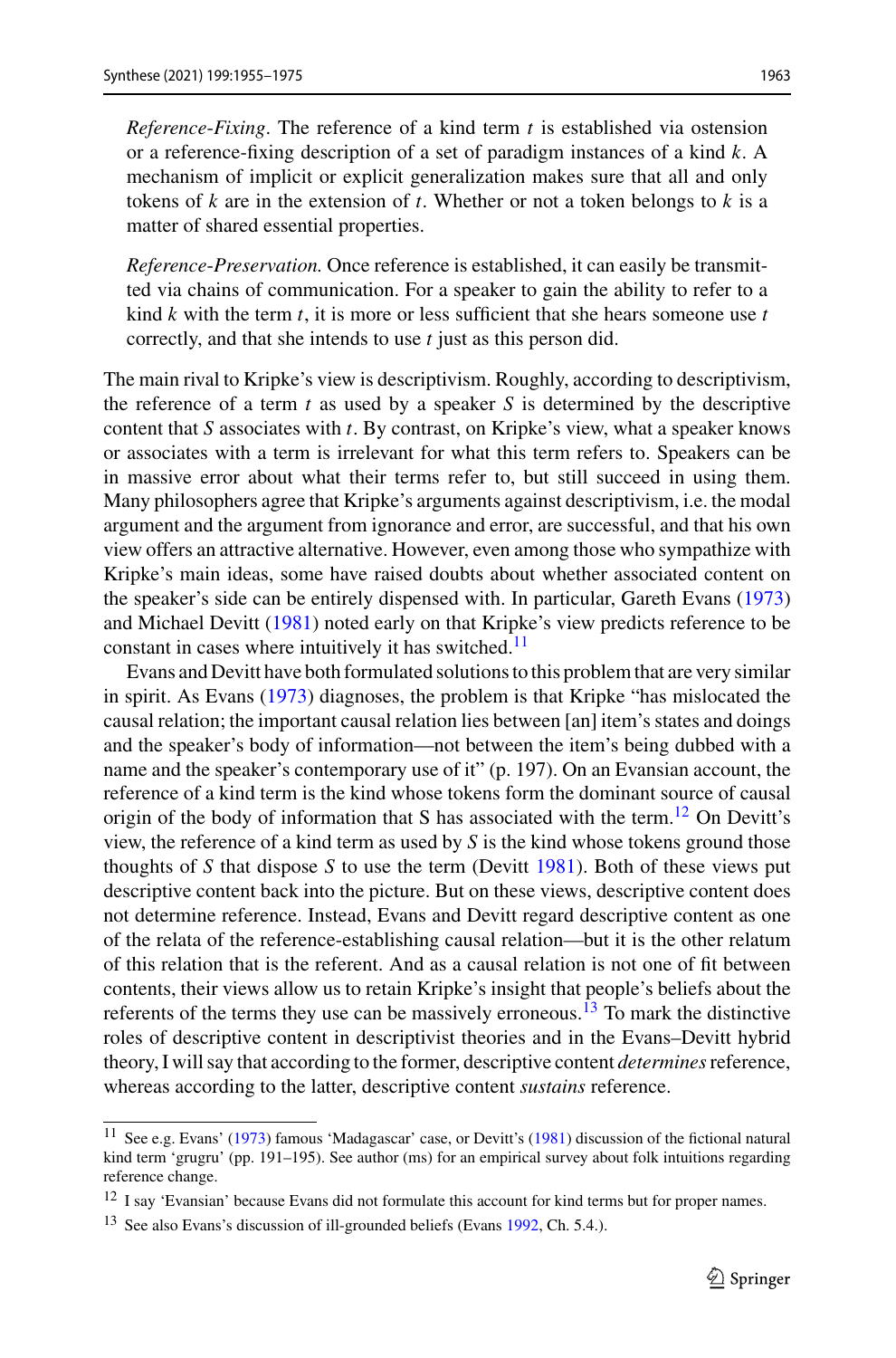This feature of their view allows us to account for reference change. Here, the basic idea is the following: the beliefs one associates with a term can, and often do, have multiple causal sources; moreover, these causal sources shift when new beliefs are acquired (or old ones dropped), or when new experiences provide one's beliefs with new causal sources. For this reason, what is now the main causal source of the beliefs that a speaker associates with a term, need not be in the future. Notice that this feature of their view is of particular interest to those who aim to base conceptual engineering on an externalist metasemantics. Here, accounting for reference change is not just any old constraint, but rather the key issue, and Kripke's simplistic version of the causal theory has problems dealing with it. I take these considerations to lend some *prima facie* plausibility to Evans's and Devitt's theories.

#### **3.2 Dual content accounts of concepts**

Another important source of my dual content view is a strand in current debates about the nature of concepts. To get to the core motivations of this strand, let me sketch some background. The underlying assumption of philosophers' work on concepts has been that concepts are the "building blocks" of propositional attitudes like beliefs, desires, wishes, and the like. Concepts are posited to explain the productivity of thought, and they can only do that if they abide to the principal of compositionality (e.g. Fodor [1998\)](#page-19-19). The main underlying assumption of psychologists' work on concepts, on the other hand, has been that concepts are what best explains various kinds of human behavior, such as categorization, typicality judgments, dispositions to draw inferences, etc (e.g. Machery [2009\)](#page-19-20).

Given that the theoretical roles of concepts have been very different in philosophy and psychology, the accounts they have ended up endorsing are very different (Rey [1983;](#page-19-21) Machery [2009;](#page-19-20) Löhr [2020\)](#page-19-22). As both camps have claimed to offer theories of the same phenomenon, namely that of concepts, this divide has spurred much confusion. However, by now, many attempts have been made to reconcile the two literatures (Margolis [1998;](#page-19-23) Prinz [2002;](#page-19-24) Weiskopf [2009\)](#page-20-4). A particularly attractive way of doing this employs the following reasoning. Both the psychologically relevant roles and the philosophically relevant roles of concepts are important, but they cannot both be played by either of the candidate structures offered by philosophers and psychologists. So how can the two be reconciled? The first step is to clearly distinguish between *extension*-*determining structure*, which fixes the extension of a concept, and *cognitive structure*, which is used in psychological processes such as categorization, typicality judgments, drawing inferences and the like. The second step is to ask how, if at all, these structures are connected. And here the main idea is the following: extensiondetermining structure settles what a concept refers to (its*r*-*content*), whereas cognitive structure consists of beliefs about the members of the extension of the concept (its *c*-*content*), and can therefore explain how people apply the extension-determining structures to objects in the world. Theories that regard both r-content and c-content as kinds of conceptual content are sometimes labeled *dual content* theories of concepts (Margolis and Laurence [1999;](#page-19-5) Weiskopf [2009;](#page-20-4) Del Pinal [2015\)](#page-18-2).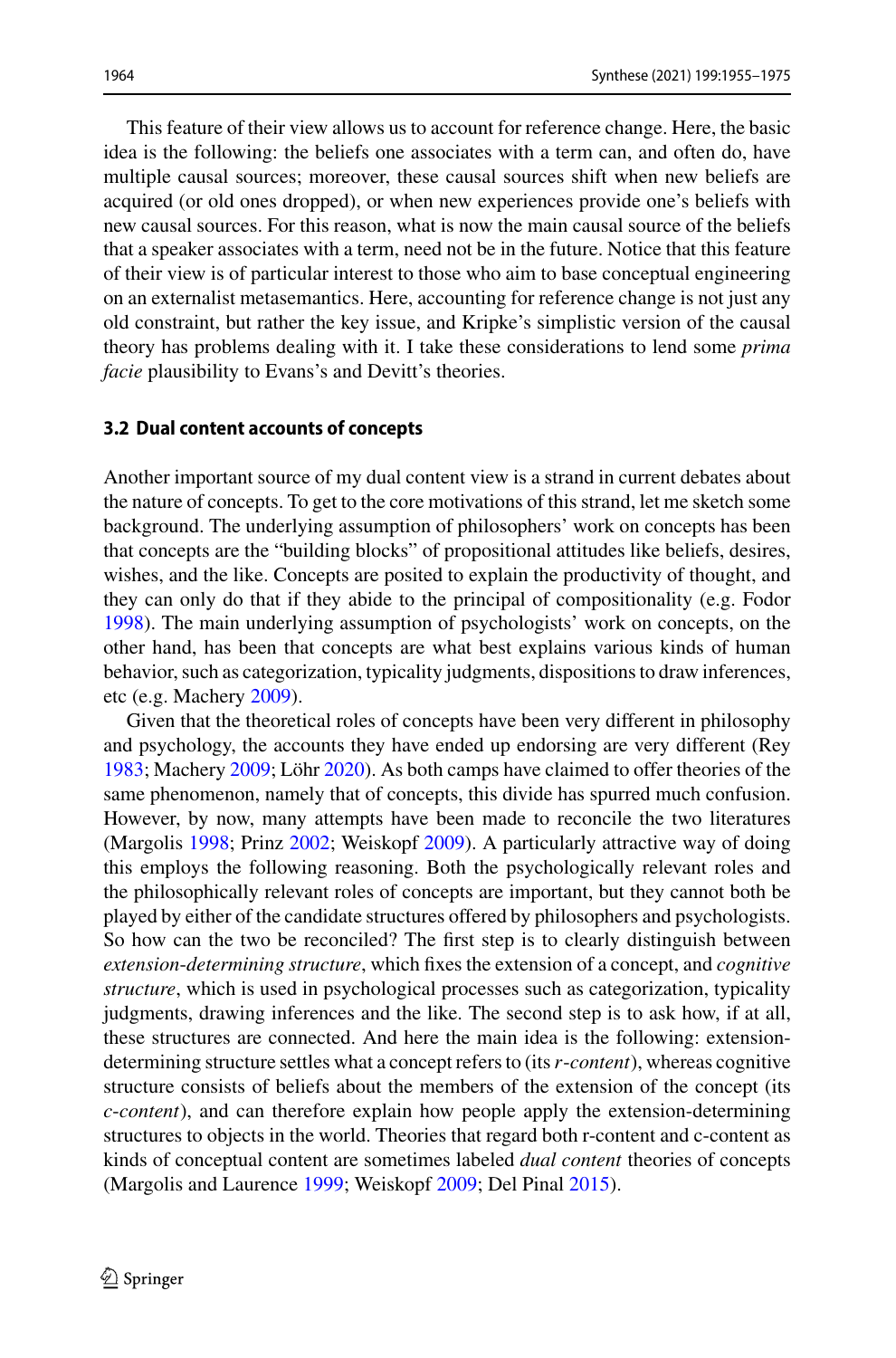#### **3.3 Two contents or dual contents?**

Notice the parallels between the motivations for hybrid theories of reference on the one hand, and dual content theories of concepts on the other. Both views start from the observation that, at least for many terms and concepts, descriptive content cannot properly fix reference, but nevertheless come to acknowledge that descriptive content does play an explanatory role in how we actually apply (or in how we change to apply) our concepts and lexical items. This parallels the observation that neither associated descriptive content nor mere semantic meanings suffice to provide a complete picture of conceptual engineering.

Should these two contents both be regarded as *conceptual* content, though? In particular, are cognitive/descriptive contents not "merely associated with concepts rather than structures that are part of the nature of concepts" (Margolis and Laurence [1999,](#page-19-5) p. 42)? This is a difficult and controversial question. Defenders of dual content views have given various arguments for thinking that cognitive and referential contents are both core ingredients of concepts and/or linguistic meaning: Putnam argues that "stereotypes" belong to core meanings because they play an essential (and non-reducible) role in linguistic competence. Block [\(1987\)](#page-18-7) argues that an otherwise plausible inferential role semantics needs to incorporate referential content in order to deliver truth conditions. Weiskopf [\(2009\)](#page-20-4) argues against Fodor that dual contents are needed for a plausible individuation criterion of concepts, and that existing psychological models of concepts are already (implicitly) committed to dual contents anyway (see also Carey [2009\)](#page-18-1). Del Pinal [\(2015\)](#page-18-2) argues that non-extension determining structure "play[s] a key compositional role in certain constructions, especially in privative noun phrases" (p. 1).

Since this is primarily a paper in conceptual engineering, an in-depth discussion or even a full defense of the idea of dual contents is beyond its scope. When Block [\(1987\)](#page-18-7) raises the question whether a two-factor view of meaning is to be preferred over a one-factor model, his answer is: "one scheme is better for some purposes, the other for other purposes" (fn. 31, p. 187). This is exactly the position that I will adopt within this paper. My key goal is to advocate a view with the potential of incorporating both the semantic and the practical goal. This view makes use of two different contents. As we shall see in Sect. [6,](#page-15-0) this view has further downstream benefits as well. My primary purpose is thus to give a comprehensive account of the subject matter of conceptual engineering and for this purpose, it is attractive to view both contents as conceptual contents. This allows us to say, for example, that conceptual engineering targets concepts, as the name suggests, and that it has a unified subject matter. All of this is compatible with the possibility that some of the traditional explananda in the philosophical literature on concepts are better served by treating only referential content as conceptual content.

#### <span id="page-10-0"></span>**4 The dual content view**

Without further ado, then, let me state my preferred version of the dual content account: **Dual content view (DCV)**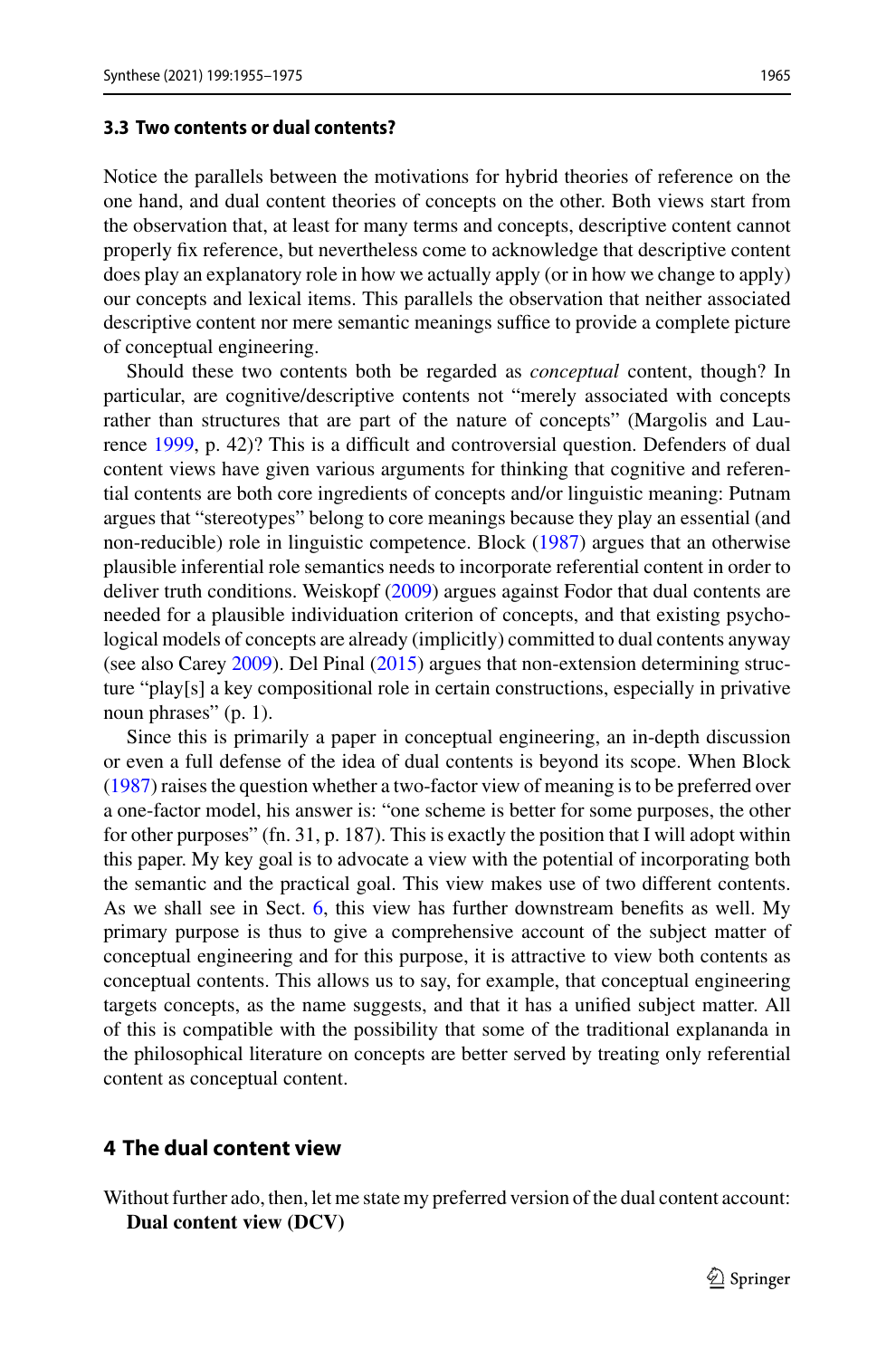**r-content:** The extension of a subject *S*'s lexicalized concept *C* is the kind whose tokens constitute the main causal source of a particular subset of *S*'s mental states, namely those that dispose *S* to use lexicalizations of *C*.

**c-content:** The cognitive content of *S*'s lexicalized concept *C* consists of those of *S*'s mental states that dispose *S* to use lexicalizations of *C*.

Let me illustrate the inner workings of this view using the example of 'cow'. You hold many beliefs about the world.<sup>[14](#page-11-0)</sup> Only some of those beliefs dispose you to apply the word 'cow'. The belief that  $2 + 2 = 4$  does not, for instance, whereas the belief that cows are relatively big mammals does. Beliefs of the latter kind constitute the c-content of your concept of cow. All the different bits and pieces of this c-content have causal origins. Some of the things you believe about cows are based on testimony and others are gained by direct acquaintance with cows. If the testimony you received does not involve mistakes or deceptions, then its content can ultimately be traced back to direct acquaintances with cows. We may therefore suppose that all or most of your beliefs regarding cows have cows as their causal source. If this is the case, then tokens of the type cow constitute the main causal source of the mental states that dispose you to use the word 'cow'. Hence, cows are the r-content of your cow-concept.

Four clarifications are in order. Firstly, a very general remark: DCV views concepts as abstract types of mental representations that have physical mental tokens. Moreover, different people may have concepts with the same r-content but with different c-content and *vice versa*. We may both possess a concept that refers to cows, but since you live on a farm, your interaction with cows has caused you to have cow-beliefs that are far more accurate than those I have gained from television. Therefore, we both have a concept with the same r-content, although with very different c-contents. Likewise, it could happen that someone tells you the exact same things about blue whales that somebody else tells me about Greenland whales, e.g. that they are mammals living in the ocean that can be over 40 feet long. If our two testifiers stand in (mediated) causal relations with blue whales and Greenland whales and the information we get from them is all we know about these whales, the two of us will have concepts with the same c-content, even though yours refers to blue whales whereas mine refers to Greenland whales.

Secondly, the view is restricted to lexicalized kind concepts. *Lexicalized* concepts are concepts for which there are natural language expressions. Most, if not all, concepts we possess are like this. *Kind* concepts are non-indexical referring concepts, i.e. concepts such as cow, dog, fish, water, desk, knowledge, woman, or parent, but not concepts such as me, you, here, now, and, or or. The concepts typically focused on by conceptual engineers are lexicalized kind concepts, so this restriction of the view is harmless for present purposes. What I suggest, then, is a generalization from natural kind externalism, as championed by e.g. Kripke and Putnam, to something that Haslanger [\(2006\)](#page-19-7) calls *objective type externalism*. According to objective type externalism, "externalist insights should be applied to our thought and language

<span id="page-11-0"></span><sup>14</sup> In this and subsequent examples I use beliefs to illustrate c-content. It is important to stress, however, that c-content plausibly includes other kinds of mental states than beliefs, such as pictorial contents, exemplar representations, or prototype structures.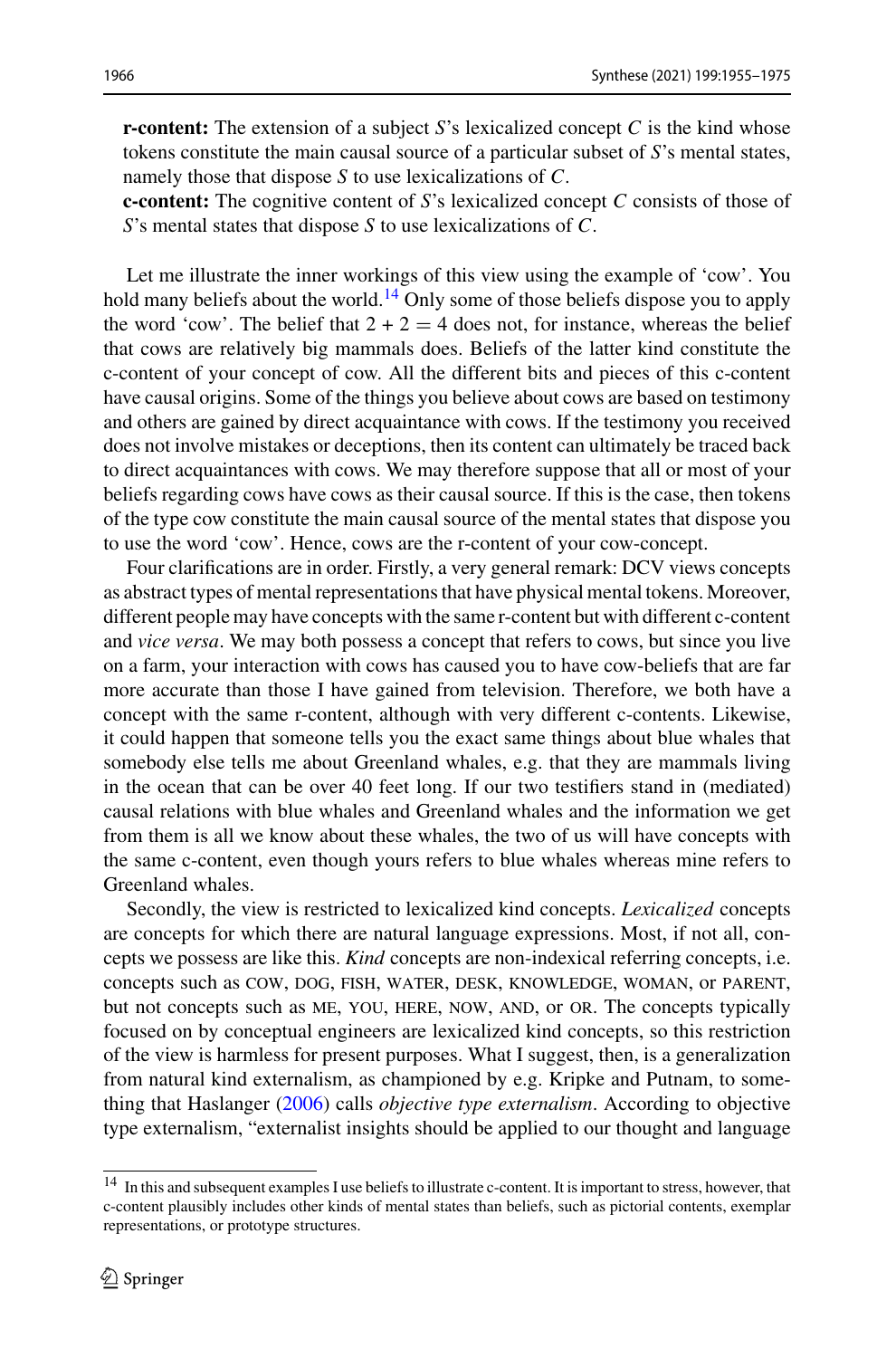about the social as well as the natural"  $(395)$ .<sup>15</sup> This holds despite the fact that social kinds are socially constructed and thus depend on our social relations. As Sawyer [\(2020b\)](#page-20-3) aptly puts it, social kinds are "not, for all that, stipulated into existence, and their nature is neither transparent to us nor determined by us" (p. 14). Just like natural kinds, they are objective kinds that are open to empirical investigation. Concrete exemplars of social kinds can serve as causal sources for our beliefs about them in the same way that natural kinds can. Similar ideas apply to kinds that are arguably neither natural nor social, such colors, numbers, emotions, or persons (ibid.). Since there are concrete examplars of each of these, these examplars can serve as causal sources for our beliefs and thus determine r-content.

Thirdly, as the example of cow shows, the causal relation that holds between the object and the relevant set of the subject's mental states need not be direct. As a matter of fact, this relation will often be mediated through testimony from other people (Fodor [1998;](#page-19-19) Margolis [1998\)](#page-19-23). What makes an object the causal source of a belief is not the fact that it is the previous element in the causal chain, but rather that the causal chain terminates in that object.

Fourthly, DCV speaks of those of *S*'s mental states which *dispose S* to use a term. Subjects have many mental states, but not all of them play a role in their dispositions to use a specific term. According to DCV, the latter are not part of the relevant concept's c-content. As mentioned above, your belief that  $2 + 2 = 4$  does probably not dispose you to use the term 'cow', hence it is not part of the c-content of your cow concept. Now, there might be more mental states that dispose one to use a term than one would comfortably accept as being part of one's relevant concept. This is the *delineation problem* of concepts. Every theory of concepts which construes them as beliefs or mental states must delineate the concept-constitutive subset of those mental states from the other ones. The present account is compatible with a plurality of different approaches to solving this problem, ranging from holism, to various psychological accounts, such as Machery's [\(2017\)](#page-19-0) default retrievability condition.

Before elaborating on the explanatory virtues of DCV in the following sections, let me state a rough suggestion about how the above account of concepts connects with linguistic meanings:

#### **Linguistic meaning**

The extension of a term *t* in a public language *L* is the kind whose tokens constitute the *dominant* causal source of those mental states that dispose speakers of *L* to use *t*.

According to this suggestion, the linguistic meaning of a term  $t$ —where  $t$  is the lexicalization of a concept *C*—is not necessarily identical to the concept expressed by a speaker.<sup>[16](#page-12-1)</sup> This is because public languages are constrained by social factors—how the word is generally used in one's linguistic community, how the experts use the term,

<span id="page-12-0"></span><sup>&</sup>lt;sup>15</sup> This said, my account does come with limitations: on the face of it, it seems difficult to see how it could explain the reference of certain abstract concepts or of concepts for non-existing things. My account shares these limitations with other causal theories of content and reference.

<span id="page-12-1"></span><sup>&</sup>lt;sup>16</sup> This element of my view is similar to Sawyer's view [\(2018,](#page-19-4) [2020a,](#page-20-2) [2020b\)](#page-20-3). For discussion, see Sect. [6](#page-15-0) below.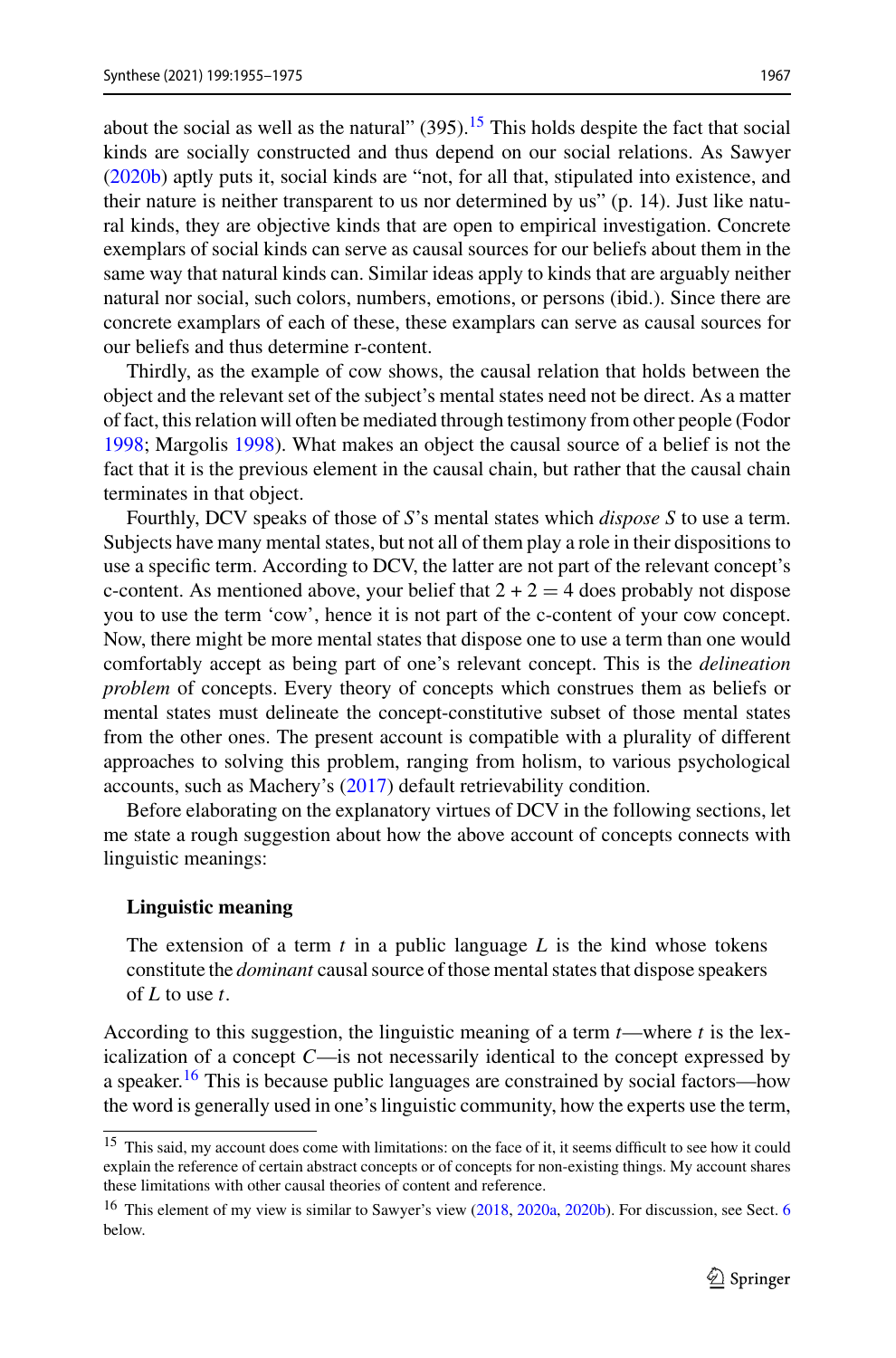etc. This feature is captured in the notion of *dominance:* the meaning of a term is a matter of which, if any, causal source is the dominant one in a linguistic community.<sup>17</sup>

### <span id="page-13-0"></span>**5 Dual content engineering**

In this section, I aim to demonstrate that both kinds of conceptual content posited by DCV can be defective and thus the appropriate objects of engineering projects. The next section draws out the benefits of this view for theorizing about (and practicing) conceptual engineering.

According to DCV, concepts have both r-content and c-content. The recent literature on conceptual engineering has shown that both of these contents can be defective. Rcontent can be defective for theoretical and practical reasons. In scientific enterprises, we often want the concepts we use to track the structure of reality (Sider [2011\)](#page-20-6). For example, in the natural sciences, we want our concepts to denote *natural kinds*. Insofar as a concept that we use has an extension that cuts across different natural kinds, or has things other than tokens of natural kinds in its extension, it can be found to be objectionable. Haslanger [\(2012\)](#page-19-25) argues that similar considerations can be used to assess concepts in the social sciences as well, where we should aim to track *social kinds*. She holds that gender and race concepts are a case in point: to the extent that our current concept of e.g. a woman does not track the social kind that we should concern ourselves with, it is defective and worthy of improvement.

Defects of r-content are not restricted to scientific contexts, however. We may also find that concepts that are ubiquitous in our everyday communication are defective for practical or moral reasons. In this vein, some have argued that our concept of marriage is defective because it only has heterosexual couples in its extension (see Ludlow [2014](#page-19-26) and Cappelen [2018](#page-18-0) for discussion), or that our concept of a parent is defective, since it tracks biological progenitors rather than primary caregivers (Haslanger [2012\)](#page-19-25). Of course, these are just example cases—DCV does not entail any particular normative judgments about these or other cases.

C-content can also be defective. Machery [\(2017\)](#page-19-0), who takes concepts to consist solely of what, on my view, amounts to c-content, argues that concepts can be evaluated with respect to the quality of the inferences they underwrite: if they are generally reliable, the concept is valid; if they are not, it is invalid. On DCV, this kind of evaluation becomes a matter of fit between a concept's r-content and its c-content. If the c-content gives a good description of, or underwrites generally reliable inferences about the r-content, then the concept is valid; if not, it isn't. Weiskopf [\(2009\)](#page-20-4) distinguishes between cases in which there is partial but incomplete overlap between r-content and c-content, cases in which there is complete overlap, and cases in which there is no overlap. He

<span id="page-13-1"></span><sup>&</sup>lt;sup>17</sup> Some philosophers have thought that conventions play an explanatory role here, most notably Lewis [\(1975,](#page-19-27) [2002\)](#page-19-28), Schiffer [\(1972\)](#page-20-7), and Grice [\(1991\)](#page-19-29). Others have thought that what matters is overall usage rather than conventions, perhaps complicated by patterns of deference (Burge [1979\)](#page-18-5). Today, most philosophers seem to have given up on the idea of finding a neat set of necessary and sufficient conditions for specifying communal meanings in terms of individual meanings (Williamson [1992;](#page-20-8) Cappelen [2018\)](#page-18-0).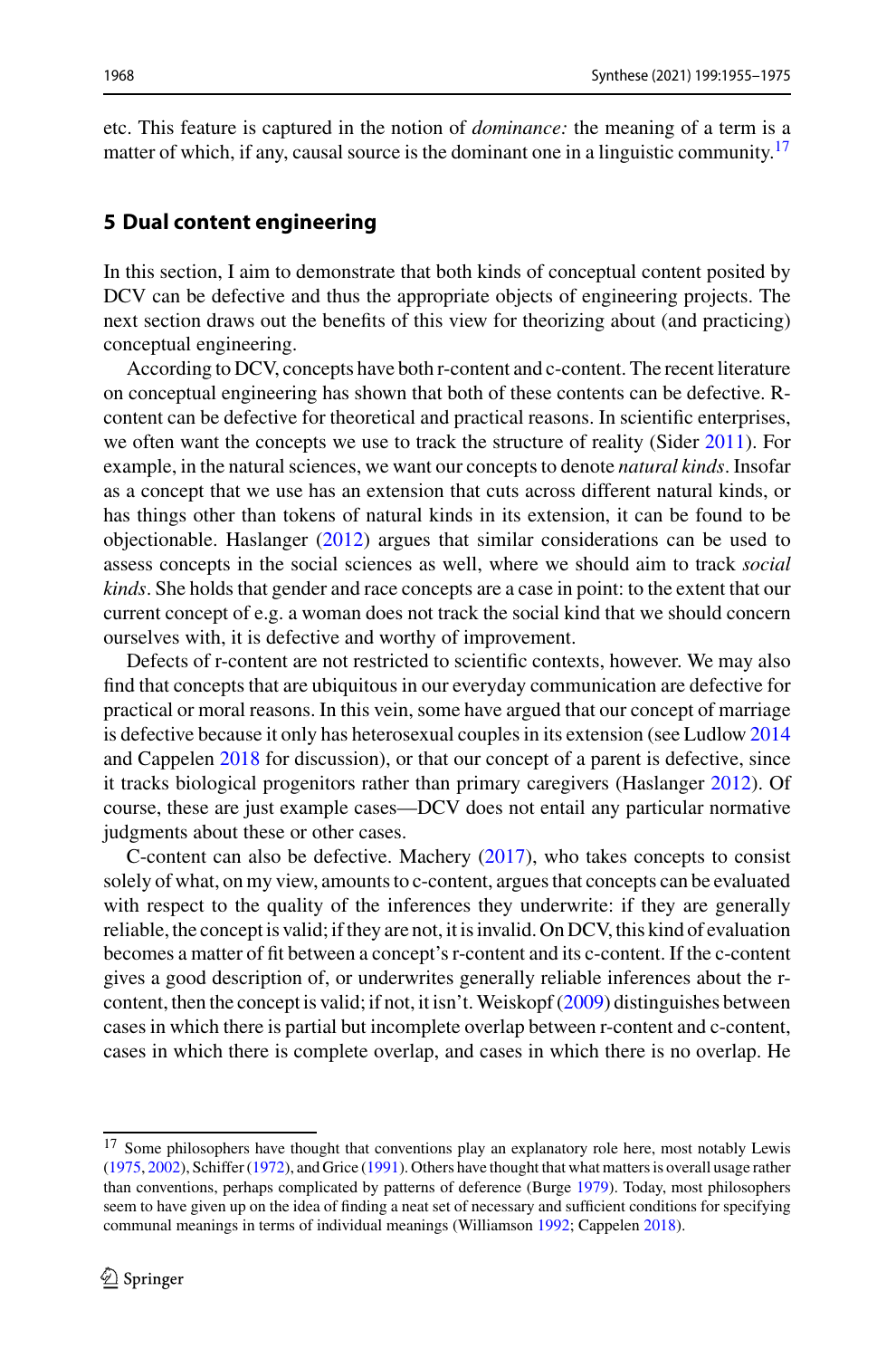calls concepts of the first type *adequate*, those of the second type *fully adequate*, and those of the last type *inadequate* (141).<sup>[18](#page-14-0)</sup>

I am sympathetic to Machery's and Weiskopf's diagnoses. However, it should be noted that 'validity' and 'adequacy' are notions that evaluate the relative fit between r-content and c-content. This means that even a fully valid or fully adequate concept does not necessarily have the c-content that it should have, all things considered. If the concept's r-content is highly defective, then even perfect alignment between c-content and r-content will only get you so far. What is needed in such cases is simultaneous engineering of r-content.

This brings me to the question of whether and how r-content and c-content can be engineered. The general procedure of c-content engineering consists of changing mental states, most notably beliefs. This is a familiar trait from a large variety of phenomena including those studied by developmental psychology, research on education and the philosophy of science. When we grow up, we refine and change our concepts until they reach the required level of sophistication expected of members of our society. This development is amplified by lower and higher education. On a communal level, improvement of c-content is furthered by the sciences. Sciences aim to provide progressively better explanations of phenomena, thereby motivating us to revise what we believe about the world. C-content engineering is a subspecies of this practice—one in which the mental states of interests are those that dispose us to use certain terms.

To engineer r-content is to bring about reference change. We have seen in Sect. [3](#page-7-0) that although Kripke's original version of the causal theory has difficulties in explaining how this works, proposals along the lines of Evans [\(1973\)](#page-19-6) and Devitt [\(1981\)](#page-18-3) provide ways of modeling reference change via causal influences. DCV differs in some details from their accounts, but it captures this feature equally well. According to DCV, what a concept refers to is determined by what happens to be the main causal source of those mental states that dispose the concept-possessor to use lexicalizations of this concept. Typically, such mental states have multiple causal sources, some belong to the same kind, some belong to different kinds. As we undergo new experiences and communicate with each other, new causal sources find their way into our 'network', while others eventually fade. Willingly or unwillingly, this can happen to the extent that the kind whose tokens provide the main causal source for the mental states that dispose us to use a certain term changes over time. This yields reference change of the relevant concept. When this happens in the majority of a linguistic community, or a suitable subgroup thereof, the communal meaning of the term expressing the concept changes as well.

<span id="page-14-0"></span><sup>&</sup>lt;sup>18</sup> This said, Weiskopf argues that sometimes demands of efficiency in categorization may trump accuracy. All things considered, a fully adequate concept might not always be the best one.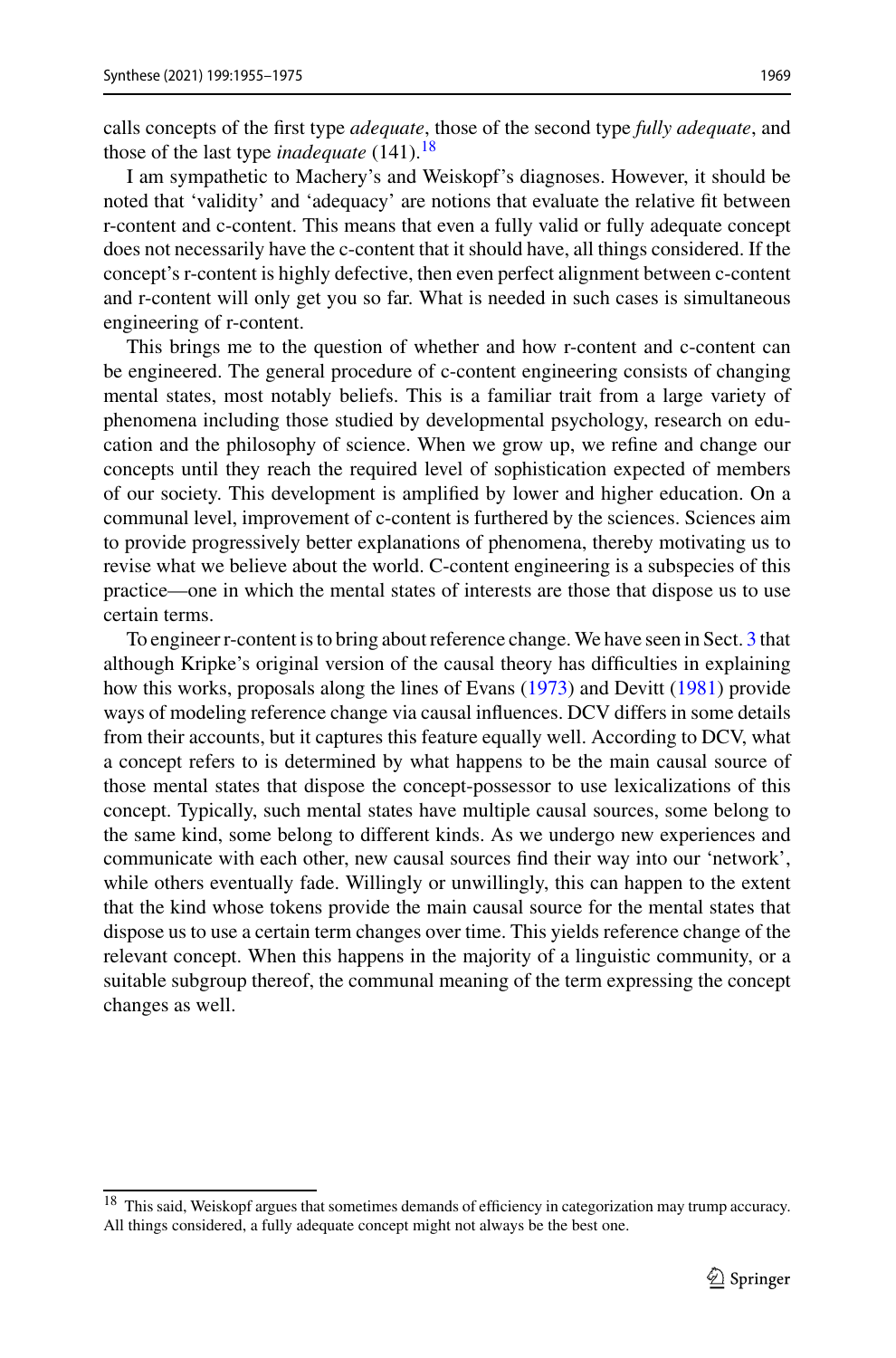# <span id="page-15-0"></span>**6 Benefits of the dual content view**

Now that my view is on the table, let me use this final section to point out some of its benefits. DCV allows us to make progress on a variety of issues that have troubled the recent literature.

*Impact.* DCV allows us to accommodate both the semantic and the practical goal at once, and is thereby a view of conceptual engineering on which it has the potential to live up to its advocates' expectations. As I argued in Sect. [2,](#page-2-0) the semantic goal is to bring about meaning change, whereas the practical goal is to change how people classify things, draw inferences, and use terminology. These goals are plausibly seen as tandem goals, since striving for one while neglecting the other runs the risk of causing linguistic confusion or obliviousness. Neither semanticism nor psychologism succeed in sketching a method of conceptual engineering that can capture both of these goals.

According to DCV, semantic meanings are grounded in the r-content of the concept which disposes people to apply the term in question. So to change semantic meanings, one has to 'engineer' r-content. But the view also accommodates the psychological structures that guide people's mental and linguistic behavior with respect to the category in question. These are grounded in the concept's c-content. So to change how people classify things, which inferences they draw or how they use the terms in question, one has to 'engineer' c-content. Doing conceptual engineering well requires making sure that these two contents are aligned with each other.

*Distinctness.* DCV shows conceptual engineering to be an activity that is distinct from ordinary theorizing. This contrasts with the dual representation view recently put forward by Sawyer [\(2018,](#page-19-4) [2020a\)](#page-20-2), who argues that to make sense of conceptual engineering, two distinct kinds of representations are needed: linguistic meanings, which change in the process of conceptual engineering, and concepts, expressed by words, which serve as stable anchors to subject matters. Sawyer [\(2020b\)](#page-20-3) further distinguishes between concepts and conceptions. Concepts are "mental representations that are constituents of thoughts"; a conception is "the set of beliefs a subject associates with a concept" (p. 7). Sawyer then argues that conceptual engineering can be understood as the activity of changing the conceptions that people associate with a given subject matter, where this change in conceptions leads to different applicationconditions of the term expressing the concept. On this picture, conceptual engineering is a truth-oriented project that ultimately boils down to theory change (pp. 9–10).

Sawyer's view is ingenious and has a lot of explanatory power. Nonetheless, I think that DCV has a clear advantage. Conceptual engineering is usually understood as something that contrasts with ordinary scientific or philosophical theorizing. Whereas the latter aims to scrutinize the beliefs and theories we have about a given subject matter, conceptual engineering targets the concepts that figure in these beliefs and theories. In light of this, it is striking that according to Sawyer's view, we do not actually 'engineer' concepts, but simply revise our conceptions in the face of new evidence or arguments. To be sure, changing our conceptions may sometimes effect changes in how we apply terms, which, according to Sawyer, goes hand in hand with meaning change. But the whole enterprise looks very much like what scientists and philosophers have been doing all along, namely to propose progressively better theories about a given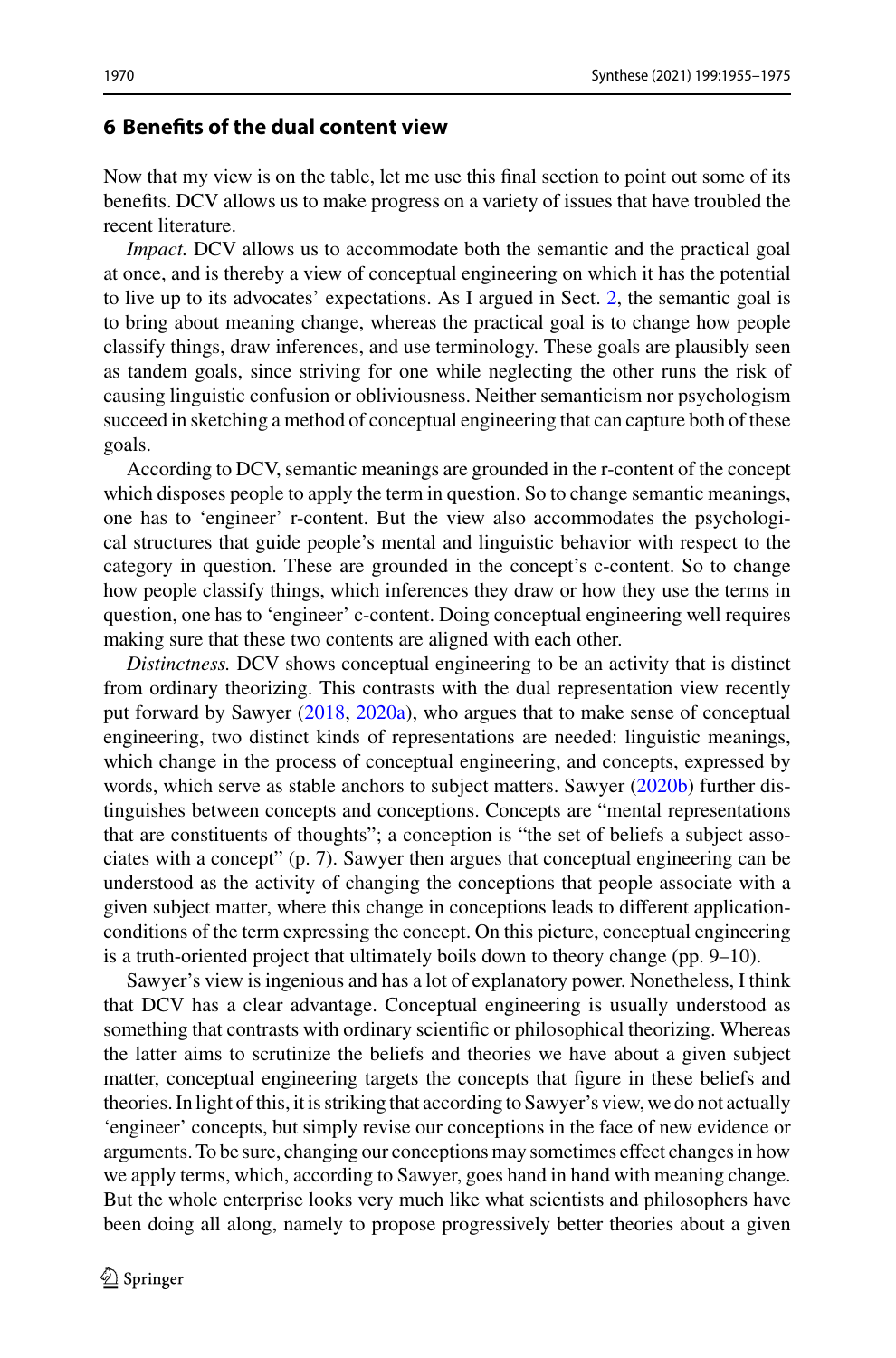subject matter.<sup>[19](#page-16-0)</sup> DCV, by contrast, takes seriously the conceptual engineer's agenda of improving *concepts* rather than *theories,* and can thus explain the key difference between conceptual engineering and other forms of theorizing.<sup>20[,21,](#page-16-2)[22](#page-16-3)</sup>

*Control.* One hotly debated topic in the recent conceptual engineering literature is whether philosophers, and speakers in general, possess a sufficient degree of semantic control for conceptual engineering to be a viable enterprise. For instance, Cappelen [\(2018\)](#page-18-0) argues, on the basis of considerations from semantic externalism, that meaning change is mostly inscrutable and not within our control. If true, this would leave a large question mark over the very idea of adopting conceptual engineering as a method or activity to be applied in philosophy and elsewhere (Koch [2018;](#page-19-30) Riggs [2019;](#page-19-31) Deutsch [2020\)](#page-18-8).

A further benefit of DCV is that it undermines the basis of such bleak pessimism. Engineering c-content requires people to change the mental states they associate with certain terms. I have earlier identified child development, higher and lower education, and scientific progress as plausible paradigms of this procedure. These practices are clearly possible, even actual, and to some extent they are within our control. This is not to say that changing c-content is easy—it often isn't. Nonetheless, it seems that the overall success of educational and scientific practices shows that we possess a significant kind of control over c-content.

But according to DCV, even r-content engineering is neither inscrutable nor beyond our control. It can sometimes be a byproduct of significant changes of c-content. If the psychological structures we associate with a term change, new causal sources may find their way into our overall network, whereas others fade. On an individual level, this can gradually lead to reference change of a person's concept. If this happens to a suitably large number of interacting people, then it can lead to a change in the communal meaning of a term. In this way, scientific revolutions or discoveries can contribute to meaning change. Moreover, r-content may also change without any actual changes in people's c-content, e.g. when people unwittingly start applying a concept to a new (kind of) entity. Doing this can cause our psychological structures to be causally sustained by new (kinds of) entities. So according to DCV, conceptual change is not inscrutable, and to some extent within our (long-term) control (cf. Koch [2018,](#page-19-30) forthcoming).

*Amelioration as revelation.* Haslanger [\(2006\)](#page-19-7) has famously argued for a view that has become known as 'amelioration as revelation'. The basic idea of this view is that counterintuitive revisionary definitions of say race and gender concepts can, at

<span id="page-16-1"></span><span id="page-16-0"></span><sup>19</sup> Sawyer [\(2020b\)](#page-20-3) explicitly embraces this consequence of her view (p. 16).

<sup>20</sup> Perhaps Sawyer thinks that engineering concepts is impossible. If so, this paper can be read as an attempt to prove her wrong from a fellow-externalist perspective. If not, Sawyer's view fails to explain what conceptual engineering really is about, according to many of its proponents.

<span id="page-16-2"></span> $21$  Similar concerns apply to Ball [\(2020\)](#page-18-9), who uses temporal externalism to argue that revisionary analyses do not actually change linguistic meanings, but only conceptions. I read Ball [\(2020\)](#page-18-9) not as presenting a view about conceptual engineering, but rather as a sophisticated argument against its possibility. This argument is based on the controversial "temporal externalist" idea that meanings are partly determined by future uses and discoveries. For reasons of space, however, I cannot discuss this view in more detail here.

<span id="page-16-3"></span><sup>22</sup> Does a similar objection also apply to psychologism? Not necessarily. Since psychologism, at least in the version defended by Machery [\(2017\)](#page-19-0), suggests that conceptual engineering targets a particular subset of our belief-like states, namely those that are retrievable by default, it is not the case that it treats just any kind of theory change as conceptual engineering.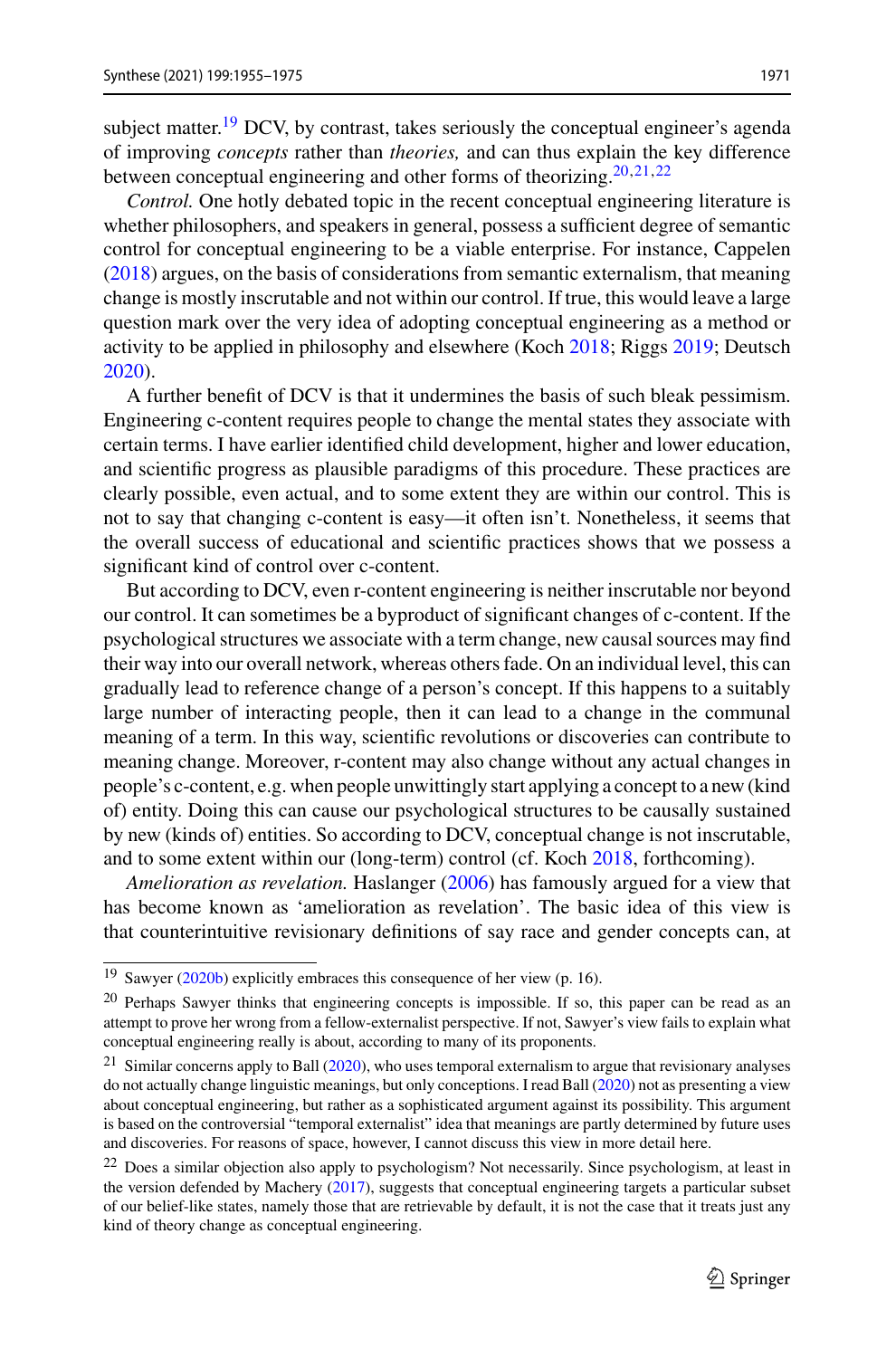least in some cases, be justified on the grounds that they capture the content of the concepts that we already employ in our everyday life. Haslanger models such cases on a distinction between manifest and operative concepts (Haslanger [2000\)](#page-19-2). However, depending on your view of the objects of conceptual engineering, it isn't clear that aligning one's manifest concept with the operative concept should be viewed as a form of conceptual engineering (Cappelen [2018\)](#page-18-0). Insofar as her proposed strategy implies merely discovering the meanings that have been there all along, there doesn't seem to be much engineering going on (p. 80).

This criticism is sound if one takes conceptual engineering to concern only linguistic meanings. However, DCV offers a straightforward and distinctive sense in which revelation can constitute an instance of conceptual engineering. Suppose that, according to some assessment, the meaning of an expression is as it should be. Nevertheless, many people are ignorant of the term's true meaning and apply it in ways that are not consistent with the term's actual meaning. Using DCV, we can describe this case as one in which the concept that disposes people to use the term in question already has the correct r-content, but not the correct c-content. So, on DCV, we can sometimes *ameliorate* c-content by *revealing* r-content. This view thus offers the resources to accommodate a whole range of cases that single content views, such as semanticism or psychologism, struggle with.

*Strawson's challenge.* Many authors in the conceptual engineering debate worry that ameliorating concepts might lead to changes of topic, or subject matter, rather than offering us better ways to talk and think about an issue (Haslanger [2000;](#page-19-2) Prinzing [2017;](#page-19-8) Cappelen [2018;](#page-18-0) Sawyer [2020a;](#page-20-2) Nado [2019\)](#page-19-9). The problem is, roughly, that by revising our concept of, say, knowledge, we will not end up with an improvement of our old concept of knowledge, but rather with an unrelated new concept that cannot be used to address the questions that we had regarding our original concept of knowledge. This has led many conceptual engineers to think that in the process of engineering a concept, we need to preserve some kind of continuity: something that would warrant treating the successor concept as an improvement of its predecessor.

For reasons I elaborate on elsewhere, I am not particularly moved by this worry (Koch ms). Nonetheless, DCV can potentially help to answer it. Given that this view makes use of two different kinds of content, preserving one of them while simultaneously revising the other can give us the required sort of continuity. Suppose, for instance, that we are dealing with the sort of cases I earlier identified as amelioration as revelation. In such cases, we ameliorate c-content while holding r-content fixed. Preserving r-content guarantees that we are still talking and thinking about the same things, even though our dispositions to use the word have changed. In other cases, it might be the other way around: mostly preserving c-content while changing r-content can ensure that the concept in question continues to fulfill its original function in our cognitive practices. I recognize that a proper response to Strawson's challenge requires more than the short remarks just made. Nonetheless, it is worth highlighting that the general structure of DCV can plausibly help to develop such a response.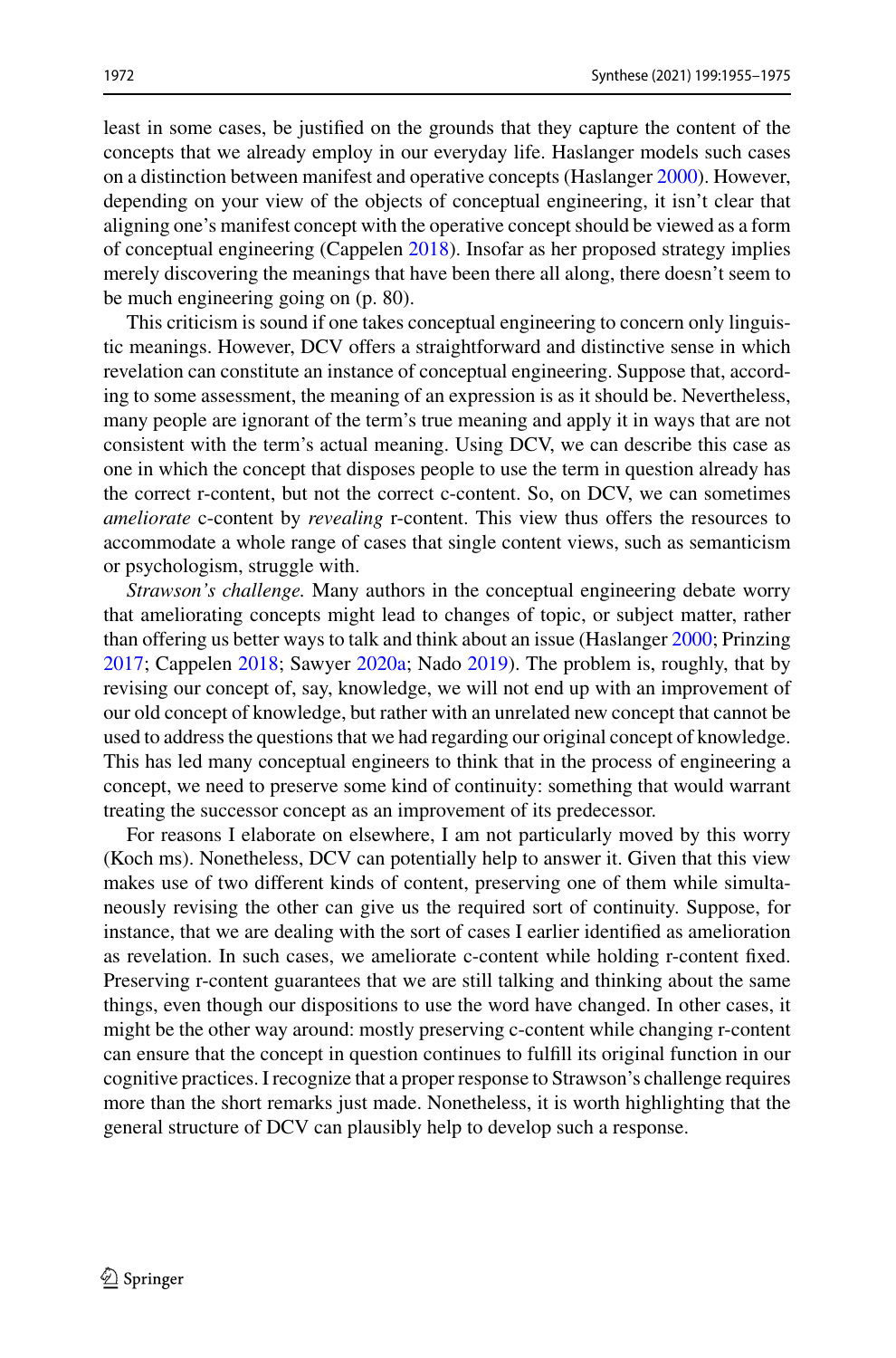# **7 Conclusion**

Conceptual engineers typically endorse both semantic and practical goals, but the two leading views of conceptual engineering—semanticism and psychologism—fail to offer any comprehensive means of achieving them. The dual content view outlined in this paper draws on theory-independent considerations to construe concepts as having both referential and cognitive contents. Adopting this view allows us to construe conceptual engineering as an activity with the potential to achieve both goals at once, thereby avoiding the dangers of linguistic confusion and obliviousness. The view also provides valuable resources for making progress on a variety of hotly debated issues in the conceptual engineering literature, such as its distinctness, its feasibility, amelioration as revelation, and Strawson's challenge.

**Acknowledgements** Earlier versions of this material were presented at ConceptLab in Oslo, at the EXTRA research colloquium in Bochum, at BW 11 in Barcelona, at PLM 5 in St Andrews, and at CLMPST 16 in Prague. I thank the audiences of these events for helpful feedback. Special thanks goes to Matti Eklund, Thomas Grundmann, Joachim Horvath, Manuel Gustavo Isaac, Sigurd Jorem, David Liebesman, Mark Pinder, and Sarah Sawyer for commenting on earlier versions of this paper. My work on this paper was supported by a grant of Deutsche Forschungsgemeinschaft for the Emmy Noether Independent Junior Research Group 'Experimental Philosophy and the Method of Cases: Theoretical Foundations, Responses, and Alternatives' (EXTRA), Project Number 391304769.

**Funding** Open Access funding enabled and organized by Projekt DEAL.

**Open Access** This article is licensed under a Creative Commons Attribution 4.0 International License, which permits use, sharing, adaptation, distribution and reproduction in any medium or format, as long as you give appropriate credit to the original author(s) and the source, provide a link to the Creative Commons licence, and indicate if changes were made. The images or other third party material in this article are included in the article's Creative Commons licence, unless indicated otherwise in a credit line to the material. If material is not included in the article's Creative Commons licence and your intended use is not permitted by statutory regulation or exceeds the permitted use, you will need to obtain permission directly from the copyright holder. To view a copy of this licence, visit [http://creativecommons.org/licenses/by/4.0/.](http://creativecommons.org/licenses/by/4.0/)

# **References**

- <span id="page-18-9"></span>Ball, D. (2020). Revisionary analysis without meaning change (or, could women be analytically oppressed?). In H. Cappelen, D. Plunkett, & A. Burgess (Eds.), *Conceptual engineering and conceptual ethics* (pp. 35–58). Oxford: Oxford University Press.
- <span id="page-18-7"></span>Block, N. (1987). Functional role and truth conditions. *Proceedings of the Aristotelian Society, 61,* 157–181.
- <span id="page-18-5"></span>Bur[ge, T. \(1979\). Individualism and the mental.](https://doi.org/10.1111/j.1475-4975.1979.tb00374.x) *Midwest Studies in Philosophy, 4,* 73–121. https://doi.org/ 10.1111/j.1475-4975.1979.tb00374.x.
- <span id="page-18-6"></span>Burge, T. (1986). Individualism and psychology. *The Philosophical Review, 95*(1), 3–45.
- <span id="page-18-4"></span>Burgess, A., & Plunkett, D. (2013). Conceptual Ethics I. Philosophy. *Compass*, *8*, 1091–1101.
- <span id="page-18-0"></span>Cappelen, H. (2018). *Fixing language. An essay on the foundations of conceptual engineering*. Oxford: Oxford University Press.
- <span id="page-18-1"></span>Carey, S. (2009). *The origin of concepts*. Oxford: Oxford University Press.
- <span id="page-18-2"></span>Del Pinal, G. (2015). Dual content semantics, privative adjectives and dynamic compositionality. *Semantics & Pragmatics: A Journal of the Linguistic Society of America, 8*(7), 1–53.
- <span id="page-18-8"></span>Deutsch, M. (2020). Speaker's reference, stipulation, and a dilemma for conceptual engineers. In: *Philosophical studies*. [https://doi.org/10.1007/s11098-020-01416-z.](https://doi.org/10.1007/s11098-020-01416-z)
- <span id="page-18-3"></span>Devitt, M. (1981). *Designation*. New York: Columbia University Press.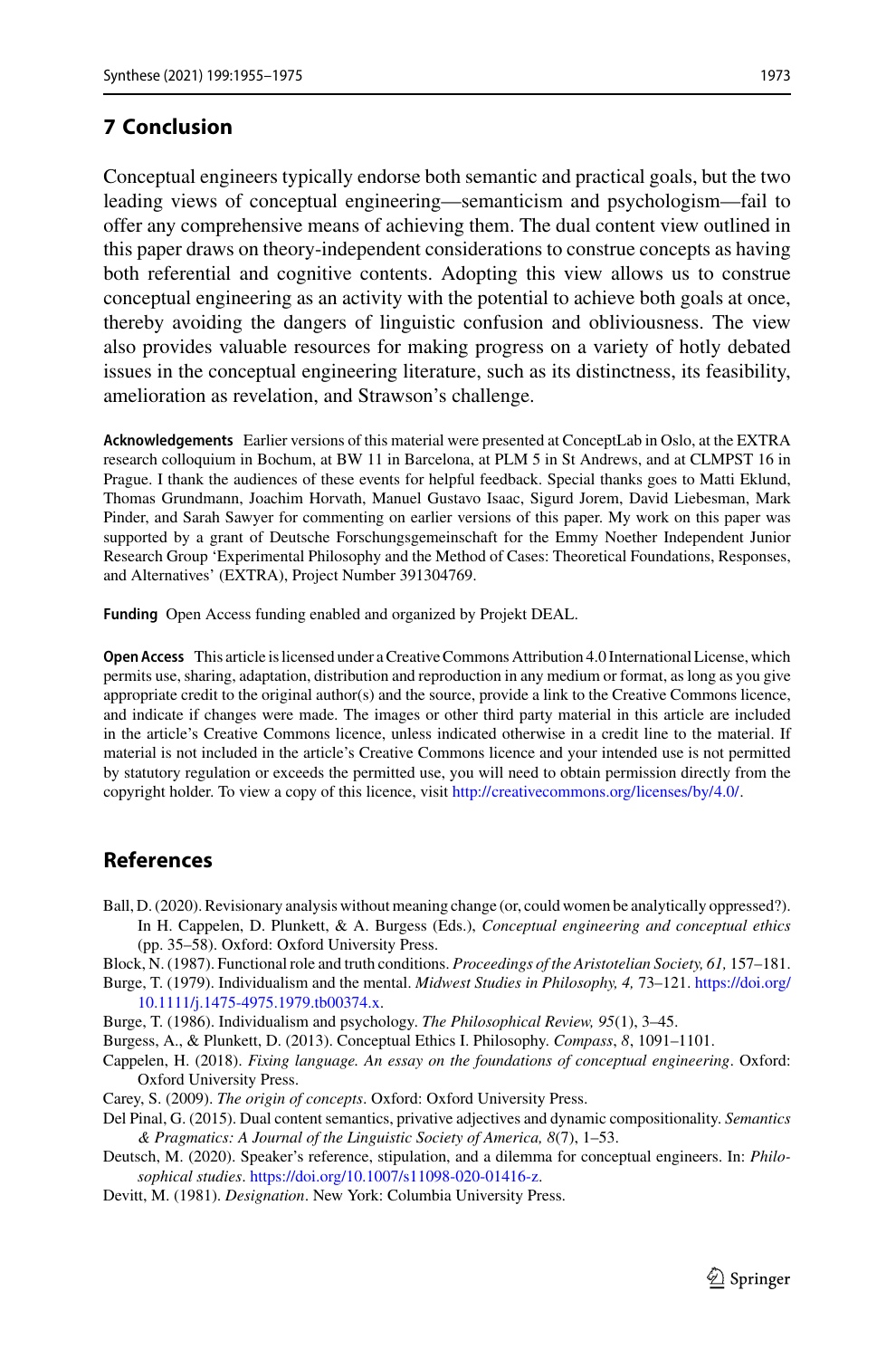- <span id="page-19-11"></span>Eklund, M. (2015). Intuitions, conceptual engineering, and conceptual fixed points. In C. Daly (Ed.), *Palgrave handbook of philosophical methods* (pp. 363–385). Basingstoke: Palgrave Macmillan.
- <span id="page-19-6"></span>Evans, G. (1973). The causal theory of names. *Aristotelian Society Supplementary, 47,* 187–225. https:// [doi.org/10.1093/aristoteliansupp/47.1.187.](https://doi.org/10.1093/aristoteliansupp/47.1.187)
- <span id="page-19-18"></span>Evans, G. (1992). *The varieties of reference*. Oxford: Oxford Clarendon Press.
- <span id="page-19-3"></span>Fassio, D., & McKenna, R. (2015). Revisionary epistemology. *Inquiry, 58*(7-8), 755–779.
- <span id="page-19-19"></span>Fodor, J. A. (1998). *Concepts: Where cognitive science went wrong (Oxford cognitive science series)*. Oxford: Clarendon.
- <span id="page-19-15"></span>Glüer, K., & Wikforss, A. (2009). The normativity of meaning and content. In Zalta, E. N. (Ed.), *The stanford encyclopedia of philosophy* (fall 2020 edition). [https://plato.stanford.edu/archives/fall2020/](https://plato.stanford.edu/archives/fall2020/entries/meaning-normativity/) entries/meaning-normativity/.
- <span id="page-19-29"></span>Grice, H. P. (1991). *Studies in the way of words* (1st ed.). Cambridge, Mass: Harvard University Press.
- <span id="page-19-2"></span>Haslanger, S. A. (2000). Gender and race: (what) are they? (What) do we want them to be? *Nous, 34,* 31–55. [https://doi.org/10.1111/0029-4624.00201.](https://doi.org/10.1111/0029-4624.00201)
- <span id="page-19-7"></span>Haslanger, S. A. (2006). What good are our intuitions? *Aristotelian Society Supplementary, 80,* 89–118. [https://doi.org/10.1111/j.1467-8349.2006.00139.x.](https://doi.org/10.1111/j.1467-8349.2006.00139.x)
- <span id="page-19-25"></span>Haslanger, S. A. (2012). *Resisting reality: Social construction and social critique*. New York: Oxford University Press.
- <span id="page-19-10"></span>Haslanger, S. A. (2020). How not to change the subject. In T. Marques & A. Wikforss (Eds.), *Shifting concepts: The philosophy and psychology of conceptual variability*. Oxford: Oxford University Press.
- <span id="page-19-1"></span>Isaa[c, M. G. \(2020\). How to conceptually engineer conceptual engineering?](https://doi.org/10.1080/0020174X.2020.1719881) *Inquiry*. https://doi.org/10.10 80/0020174X.2020.1719881.
- <span id="page-19-30"></span>Koc[h, S. \(2018\). The externalist challenge to conceptual engineering.](https://doi.org/10.1007/s11229-018-02007-6) *Synthese*. https://doi.org/10.1007/s1 1229-018-02007-6.
- Koch, S. (ms). Why conceptual engineers should not worry about topics.
- Koch, S. (forthcoming). There is no dilemma for conceptual engineering. Reply to Max Deutsch. *Philosophical Studies*.
- <span id="page-19-13"></span>Kripke, S. (1970/1980). *Naming and necessity*. Oxford: Basil Blackwell Ltd.
- <span id="page-19-27"></span>Lewis, D. (1975). Languages and language. In K. Gunderson (Ed.), *Language, mind, and knowledge* (pp. 3–35). Minneapolis: University of Minnesota Press.
- <span id="page-19-28"></span>Lewis, D. (2002). *Convention: A philosophical study*. Oxford: Blackwell.
- <span id="page-19-16"></span>Löh[r, G. \(2019\). Social constructionism, concept acquisition and the mismatch problem.](https://doi.org/10.1007/s11229-019-02237-2) *Synthese*. https:// doi.org/10.1007/s11229-019-02237-2.
- <span id="page-19-22"></span>Löhr, G. (2020). Concepts and categorization: Do philosophers and psychologists theorize about different things? *Synthese, 197*(5), 2171–2191. [https://doi.org/10.1007/s11229-018-1798-4.](https://doi.org/10.1007/s11229-018-1798-4)
- <span id="page-19-26"></span>Ludlow, P. (2014). *Living words. Meaning underdetermination and the dynamic lexicon*. Oxford: Oxford University Press.
- <span id="page-19-20"></span>Machery, E. (2009). *Doing without concepts*. Oxford, New York: Oxford University Press.
- <span id="page-19-0"></span>Machery, E. (2017). *Philosophy within its proper bounds*. Oxford: Oxford University Press.
- <span id="page-19-12"></span>Manne, K. (2018). *Down girl. The logic of misogyny*. Oxford: Oxford University Press.
- <span id="page-19-23"></span>Mar[golis, E. \(1998\). How to acquire a concept.](https://doi.org/10.1111/1468-0017.00081) *Mind and Language, 13,* 347–369. https://doi.org/10.1111/ 1468-0017.00081.
- <span id="page-19-5"></span>Margolis, E., & Laurence, S. (1999). *Concepts: Core readings*. Cambridge, Mass: MIT Press.
- <span id="page-19-9"></span>Nad[o, J. \(2019\). Conceptual engineering, truth, and efficacy.](https://doi.org/10.1007/s11229-019-02096-x) *Synthese*. https://doi.org/10.1007/s11229-01 9-02096-x.
- <span id="page-19-17"></span>Pinder, M. (2019). Conceptual engineering, metasemantic externalism and speaker-meaning. *Mind, 1,* 1. [https://doi.org/10.1093/mind/fzz069.](https://doi.org/10.1093/mind/fzz069)
- <span id="page-19-24"></span>Prinz, J. J. (2002). *Furnishing the mind: Concepts and their perceptual basis*. Cambridge, Mass: MIT Press.
- <span id="page-19-8"></span>Prinzing, M. (2017). The revisionist's rubric: conceptual engineering and the discontinuity objection. *Inquiry, 61*(8), 854–880. [https://doi.org/10.1080/0020174X.2017.1385522.](https://doi.org/10.1080/0020174X.2017.1385522)
- <span id="page-19-14"></span>Putnam, H. (1975). The meaning of 'meaning'. In H. Putnam (Ed.), *Philosophical paper vol. 2. Mind, language and reality*, Philosophical papers (pp. 215–271). Cambridge: Cambridge University Press.
- <span id="page-19-21"></span>Rey, G. (1983). Concepts and stereotypes. *Cognition, 15,* 237–262. [https://doi.org/10.1016/0010-0277\(83](https://doi.org/10.1016/0010-0277(83)90044-6) )90044-6.
- <span id="page-19-31"></span>Rig[gs, J. \(2019\). Conceptual engineers shouldn't worry about semantic externalism.](https://doi.org/10.1080/0020174X.2019.1675534) *Inquiry*. https://doi. org/10.1080/0020174X.2019.1675534.
- <span id="page-19-4"></span>Sawyer, S. (2018). The importance of concepts. *Proceedings of the Aristotelian Society, 118*(2), 127–147.